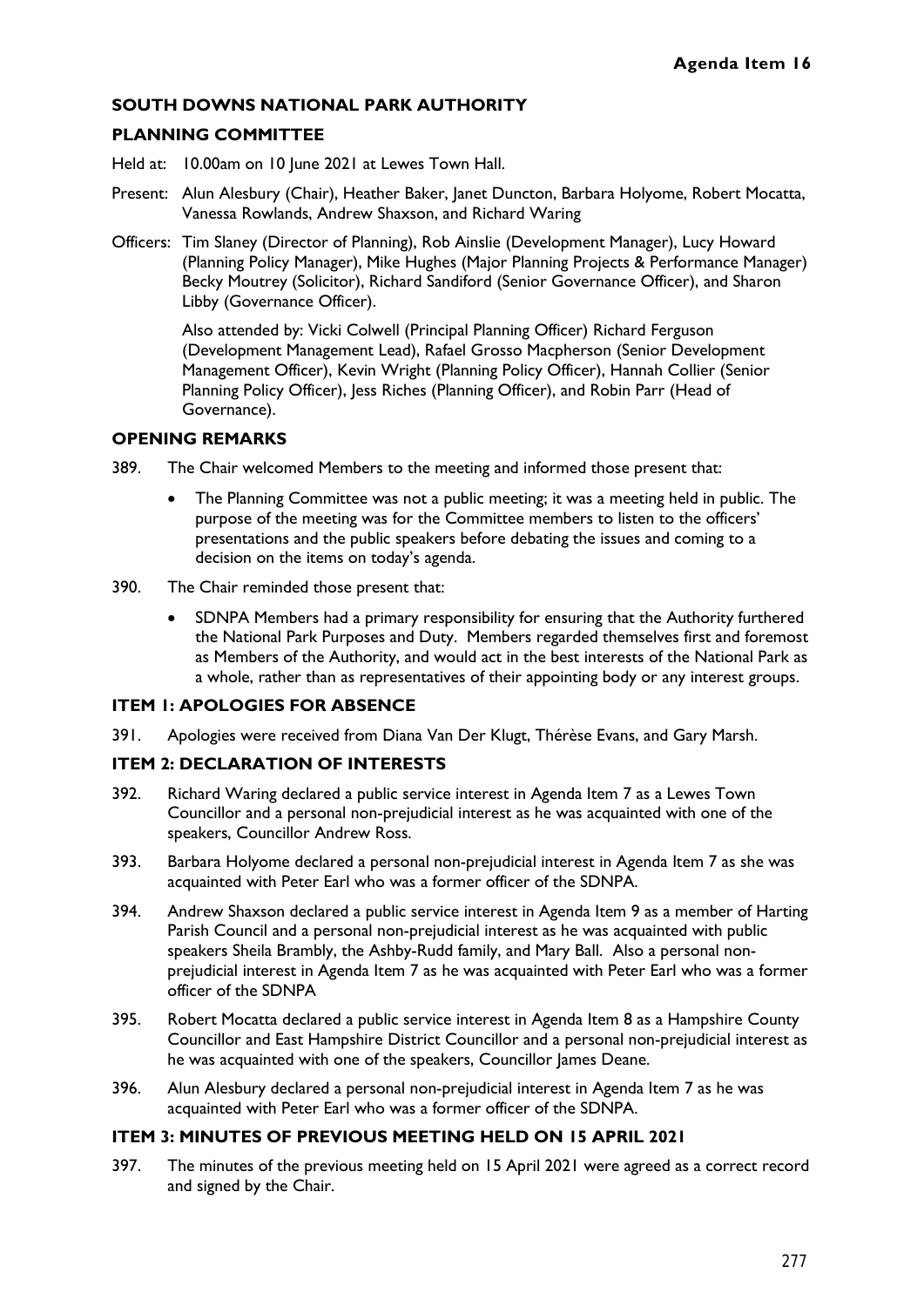### **ITEM 4: MATTERS ARISING FROM PREVIOUS MINUTES**

398. There were none.

### **ITEM 5: UPDATES ON PREVIOUS COMMITTEE DECISIONS**

399. Officers provided an update on SDNP/20/01855/FUL – Land South of Heather Close, West Ashling, and confirmed that the S106 had been signed and the planning permission issued.

### **ITEM 6: URGENT ITEMS**

400. There were none.

### **ITEM 7: SDNP/19/06103/OUT – OLD MALLING FARM, LEWES**

- 401. The Case Officer presented the application, reminded Members of the report content, referred to the update sheet, and provided a verbal update on a late representation received this morning by email from the South Downs Society, who raised dissatisfaction with the timing of additional comments being uploaded to the website, particularly those from East Sussex Highways confirming their objection was withdrawn and the viability appraisal which was no longer relevant as the development was now policy compliant in respect of affordable housing, which would be secured through the S106.
- 402. The following public speakers addressed the Committee:
	- Peter Calliafas spoke against the application on behalf of himself
	- Peter Earl spoke against the application on behalf of Cycle Lewes
	- Councillor Adrian Ross spoke against the application on behalf of the local residents
	- Graham Beck spoke in support of the application on behalf of the Landowner
	- David Jobbins spoke in support of the application as the Applicant
- 403. The Committee considered the report by the Director of Planning (Report PC20/21-47) and the public speaker comments, and requested clarification as follows:
	- How would the £1.7m be allocated and who would be responsible for the allocation and decisions on spending as referred to in Page 14 of the report? Also, how was the figure of £1.7m reached?
	- Could the housing mix correspond more closely with the identified need in Lewes, rather than simply complying with the Neighbourhood Development Plan?
	- How likely was the access to the railway cutting from the south east corner of the application site to happen and how much of a priority was this access?
	- Who would receive the Community Infrastructure Levy (CIL)?
	- How was the figure of 451 car parking spaces arrived at? It did not seem aligned with the aim of reducing car reliance with the average car space usage in Lewes of 0.9 per household. Could the figure of 451 be reduced?
	- When will we receive further details on how the sustainability and zero carbon will be achieved and how would it be monitored?
- 404. In response to questions, Officers clarified:
	- The suite of projects for which funding could be allocated would be further detailed in the S106 Agreement, the broad principles of which had been reached through consultation with the Local Highway Authority and Lewes District Council. Funds would be held by SDNPA as secured by S106 and it would be up to the SDNPA how this funding would be spent, based on the projects/objectives outlined in the S106 Agreement.
	- The amount of  $£1.7m$  for was reached via a series of in-house conversations considering the cost and scope of the works for the infrastructure required.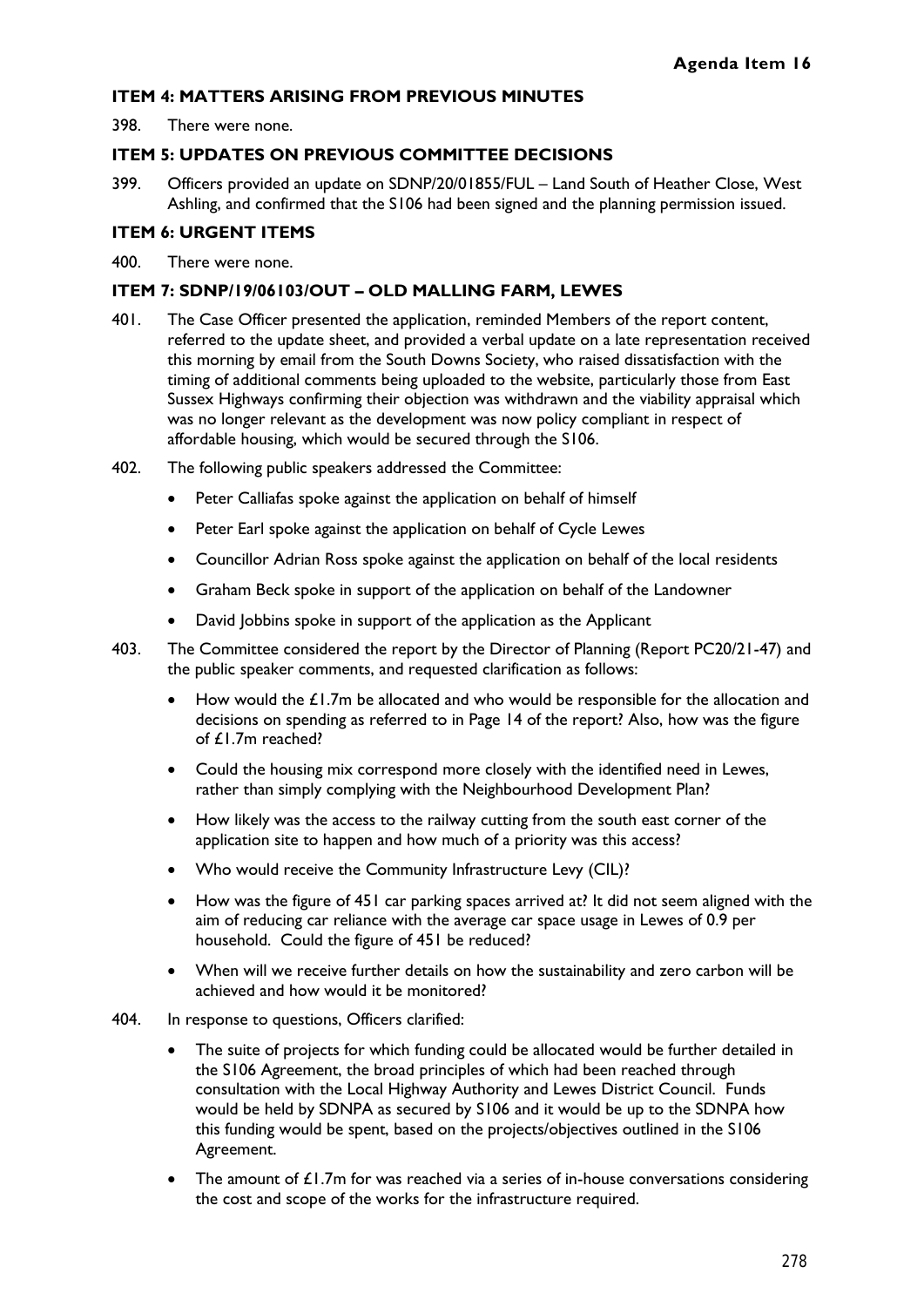- Paragraph 4.15 of the report referred to the housing need and included comments made by the Lewes Housing Officer. The Lewes District Housing Officer confirmed they were happy with the allocation provided and tenure split.
- The south east access was a priority but its status as a local wildlife site needed to be taken into consideration when deciding the most acceptable access in this location. This was being discussed with Lewes District Council and the SDNPA Cycling Project Officer and would be included in the S106 Agreement along with improvements in the railway cutting.
- Payment of CIL would come to the SDNPA with 25% going to Lewes Town Council; others (including the Local Education Authority and NHS) would have the opportunity to bid for projects for development in that area. Allocation of the SDNPA CIL was with this committee, subject to projects being put forward.
- The design brief made provision of up to two parking spaces per dwelling, this was a shortfall of approximately 50 spaces on what was set out in accordance with the Parking SPD calculator. A variety of other mitigation measures were proposed as part of this. Full details of car parking would follow as part of the reserved matters.
- The detail for sustainability and zero carbon would come forward in the Reserved Matters Application with only the principles being secured through the S106 at this point.
- 405. The Committee discussed and debated the application, making the following comments:
	- Although this was an outline application local residents had raised a number of other matters that needed to be taken into consideration at the appropriate time.
	- When considering the full application car parking and road infrastructure would need careful consideration.
	- Members expressed concern over the central belt of trees which separated the site, which currently had no protection. A Tree Preservation Order (TPO) was suggested to ensure stronger control over what happened to the tree band in the future.
	- Members expressed concern about making a decision on access without further information on the south east access via the railway cutting. Members stressed the importance of providing an all-purpose, non-motorised access to the SE corner of the site, while seeking to respect local wildlife as far as practicable in that context.
	- A condition similar to Condition 14, should be included for the south east access. This would set the sequence of events in place and ensure construction was completed before the houses were occupied.
	- There was local support for ambitious, car free developments and if this development was made as car free as possible it could be a catalyst for similar in both future and surrounding developments.
- 406. Members were further advised:
	- The south east access funding and delivery would be secured through the S106. Due to the local wildlife site status of the railway cutting, further consideration needed to be given to the most appropriate access and to balance the highways specification with the preservation, and where possible, enhancement of nature. If an appropriate access could not be agreed upon the matter would be brought back before Members.
	- The making of TPOs on the central belt of trees would be progressed by officers, should permission be granted.
	- In response to Members comments an additional condition would be included with regard to the securing of the south east access, prior to occupation.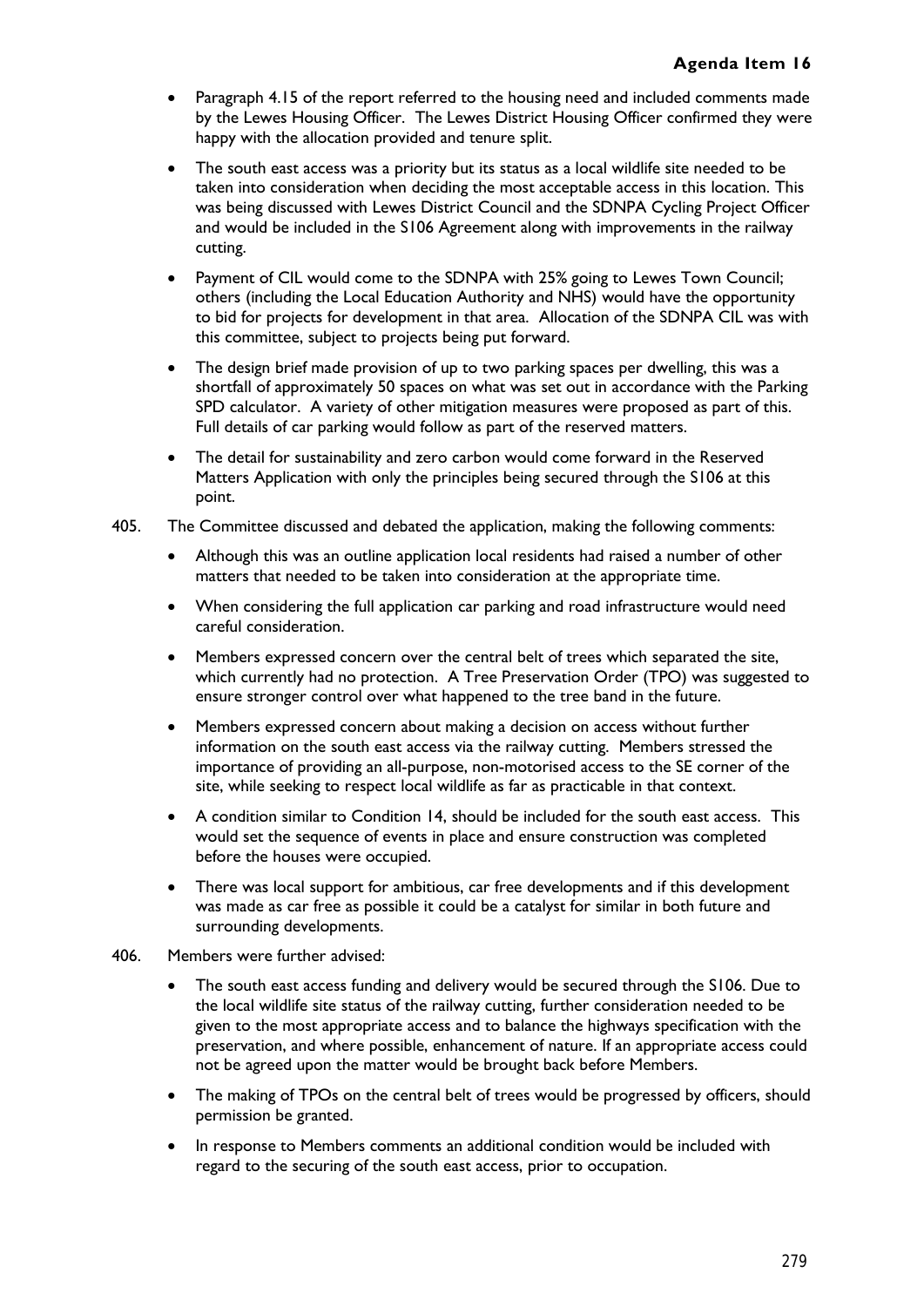407. It was proposed and seconded to vote on the officer's recommendation, subject to the changes in the update sheet and an additional condition to secure the access from the site to the railway cutting from the south east.

### 408. **RESOLVED:**

- 1. That outline planning permission be approved subject to the conditions set out in Section 9 of report PC20/21-47, and the update sheet, and the inclusion of an additional condition relating to the south east access, the final form of wording which is delegated to the Director of Planning in consultation with the Chair of the Planning Committee, and subject to the completion of a S106 legal agreement the detail of which were set out in the recommendation of Report PC20/21-47, the final form of which is delegated to the Director of Planning; noting that account has been taken of the environmental information as required by the Town and Country Planning (Environmental Impact Assessment) Regulations 2017, all matters referred to in the Director of Planning's report including comments received from statutory consultees and other interested parties, and all other material considerations.
- 2. That authority be delegated to the Director of Planning to refuse the application with appropriate reasons if the legal agreement is not completed or sufficient progress has not been made within 6 months of the Planning Committee meeting of 10 June 2021.

### **ITEM 8 – SDNP/20/05058/FUL – PARIS HOUSE, PETERSFIELD**

- 409. The Case Officer presented the application, reminded Members of the report content, referred to the update sheet and provided the following verbal update on late representations from:
	- Petersfield Town Council and the Petersfield Society which reiterated previous concerns which were addressed in the report
	- Additional individual representations which were covered by the bullet points included in the update sheet and included concerns about the meeting being held in Lewes
	- A late objection from First Plan on behalf of Waitrose and Partners which reiterated previous concerns, which were summarised in the report, plus further comments on the uncertainty of Covid-19 impacts on the town centre and how they could not be accurately quantified at this time, the impact on the town centre including reduced visitor numbers, reduced linked trips and loss of spend in the town centre.
	- The committee was also advised that Aldi had circulated a brochure outlining the merits of the scheme amongst Members.
- 410. The following public speakers addressed the Committee:
	- Councillor James Dean spoke against the application representing Petersfield Town Council.
	- Mr Dan Pannell from Aldi spoke in support of the application as the Applicant
- 411. The Committee considered the report by the Director of Planning (Report PC20/21-48), the update sheet and the public speaker comments, and requested clarification as follows:
	- Where did delivery lorries drive around the building?
	- How frequent were deliveries and what were the delivery times?
	- Why were car parking spaces a different colour on the site plan?
	- As new use classes were introduced in 2020, did the site become Class E at that point or did it retain its previous use class?
	- What did the boundary consist of between the rear of the houses on Rushes Road and the proposed parking area, and would the boundary protect the gardens?
	- As the delivery ramp was close to the boundary of the gardens in Rushes Road was an acoustic boundary treatment being installed to protect residents?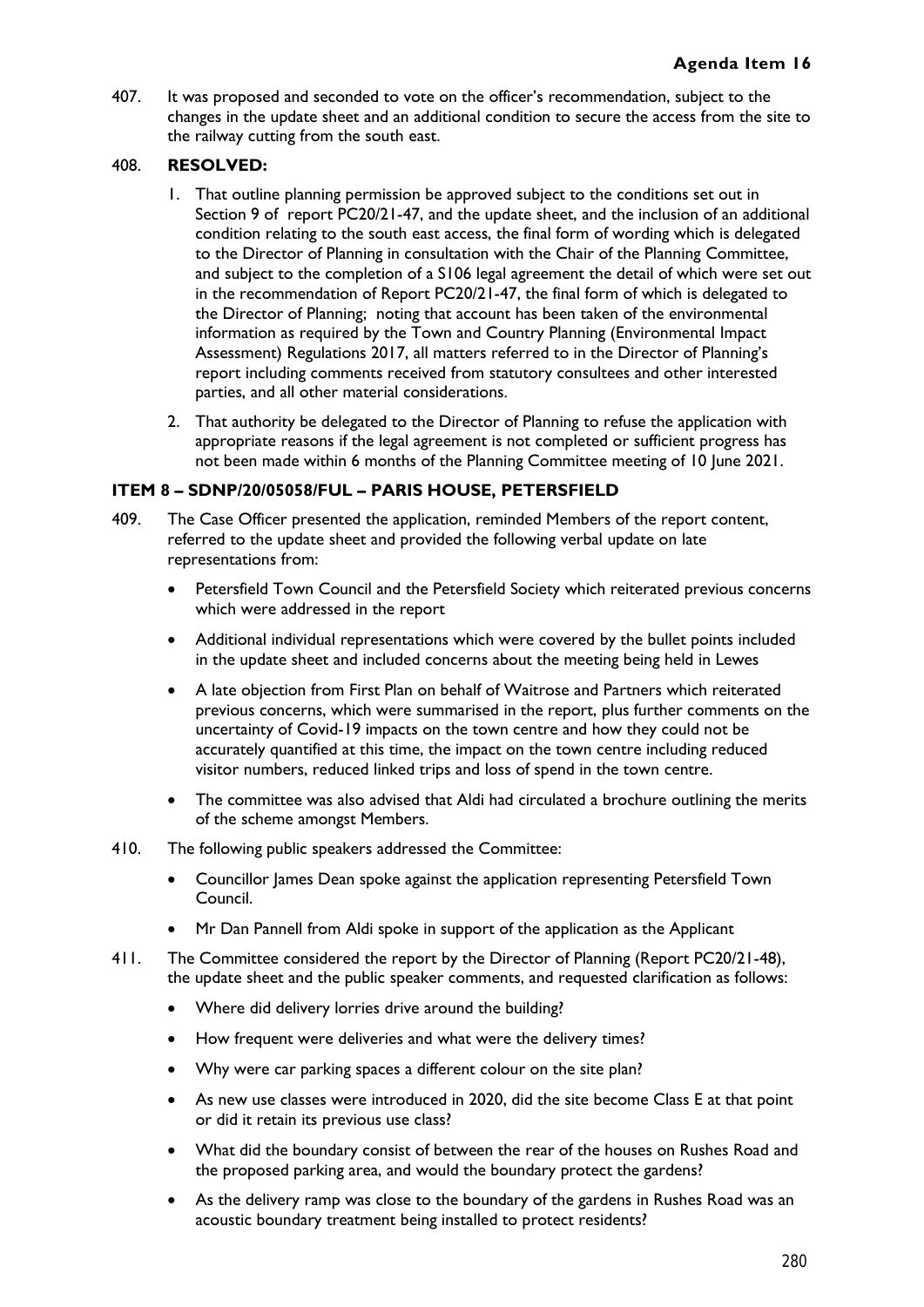- Would the sequential test, outlined in paragraph 8.27, apply to all sites outside the town centre?
- How had policy RP1 been considered and whether the proposals were contrary to the Development Plan?
- What effect new Class E had in relation to whether the development was contrary to the Development Plan?
- How was the marketing undertaken in relation to potential commercial uses including retail?
- Considering the allocation policy set out in the Petersfield NDP, was this application contrary to the development plan?
- 412. In response to questions, Officers clarified:
	- The site layout plan showed the existing access is shared by customers and lorries. Delivery lorries would travel to the west side of the building and reverse into a service area, down a ramp which sloped downwards.
	- The site retained its B2 and B8 uses but commercial use would now fall within Class E.
	- The delivery times were detailed in paragraph 3.2 of the report, with times being later on Saturdays and reduced on Sundays and bank holidays. Paragraph 8.52 of the report provided details of the frequency of deliveries.
	- Car parking spaces were proposed to be surfaced in a different material to the circulation space.
	- Marketing was undertaken for the scope of commercial development and retail use was not separated out from this approach. The marketing was fairly broad in its approach. The application was submitted shortly after the Use Classes Order was amended.
	- Aldi operated a Delivery Management Plan, which detailed how staff were to behave when a delivery took place, this can include provisions such as, for early and late deliveries, lorries not using their reversing audible bleepers.
	- The boundary on the western side had 2.4m fencing and there would be new native planting on the western boundary. Acoustic treatment along Rushes Road could be considered.
	- Aldi looked at both town centre and edge of town centre sites within the sequential test considering the suitability and availability of alternative sites. The application site was the most appropriate as an edge of centre site readily accessible to the town centre.
	- This proposal was not contrary to the Development Plan. Policies BP2 & SD35 sought to safeguard allocated sites, and marketing evidence had been submitted, scrutinised and was considered to be sufficient. Although the report indicated that the scheme didn't accord to RP1, which related to out of centre provision being limited to small scale retail development, it should be noted that the RPI policy in regard to retail only was now out of date in regard to the new use classes.
- 413. The Committee discussed and debated the application, making the following comments:
	- There was concern that the applicant had not taken the Petersfield NDP into consideration.
	- The creation of employment opportunities, was queried. Whether those jobs would be removed from other retailers in the town centre and if this was a missed opportunity to create further high quality jobs and employment, particularly considering the site's proximity to the A3. The site was a prime location for business uses.
	- Condition 12 should be in perpetuity. If any planting was diseased or died it should be replaced at any time.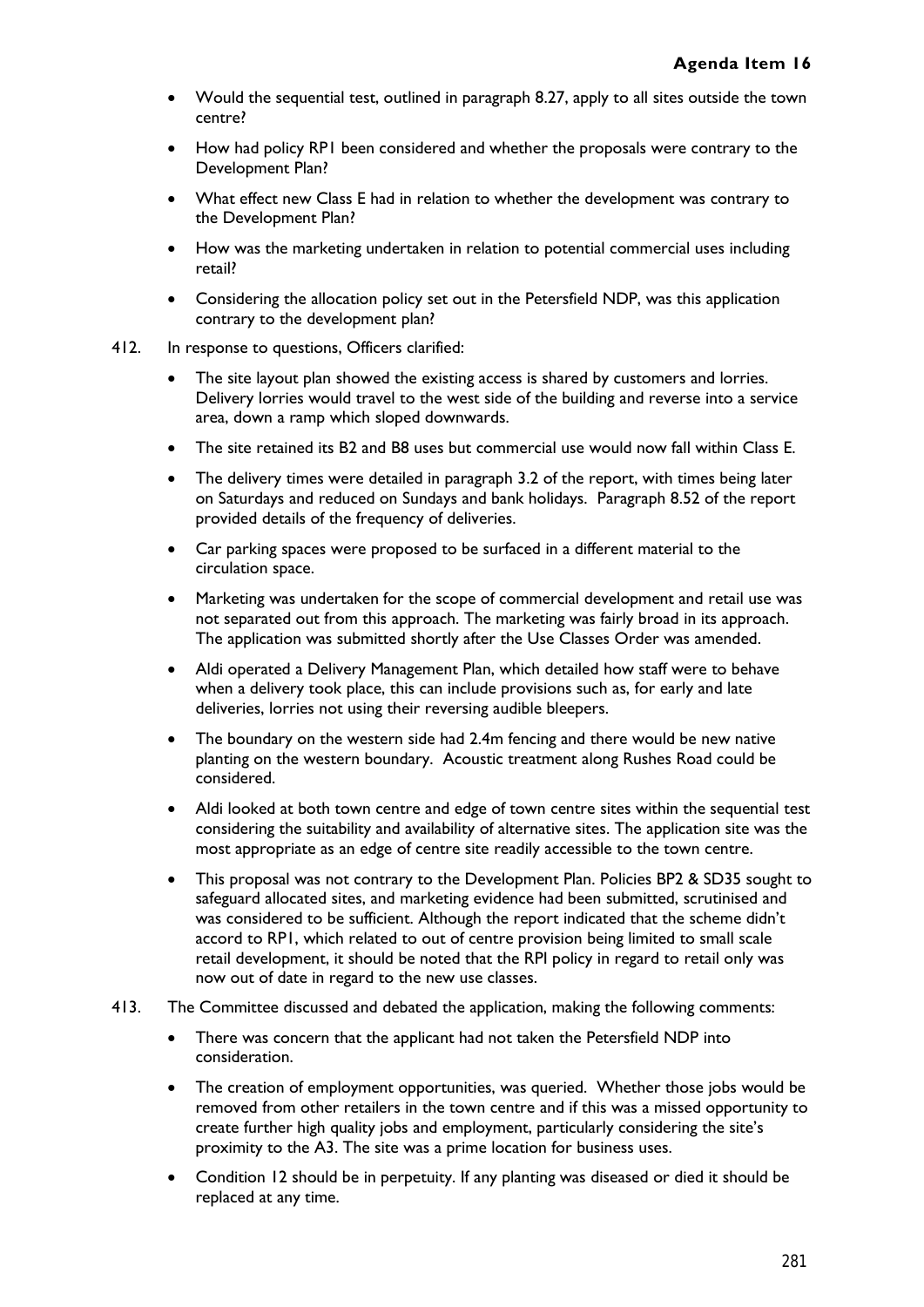- Whilst the struggle trying to find a suitable location was appreciated, there was some concern as to whether this location was right for the development and for Petersfield town itself.
- There was also some concern over the economic viability and adverse impacts on the town centre.
- Disappointment was expressed with regard to the changes to the use classes which amalgamated retail with other commercial uses. By doing so this meant retail was being considered as business use and as an employment generator. But more flexibility in changing uses had been the direction of travel within Government.
- The following amended or additional conditions should be considered for this application:
	- 1. An amendment to Condition 12 extending the 5 years to become in perpetuity in the event that any planting became diseased or died at any time.
	- 2. An additional condition to require acoustic fencing along the Rushes Road boundary adjacent to the service area, to protect residents.
	- 3. An additional condition that Aldi operate in compliance with a Delivery Management Plan for deliveries.
- 414. Members were further advised:
	- Concerning viability, while consultants had advised there could be some trade dilution, with a possible 8% drop for some stores, this was not considered a significantly adverse impact.
- 415. It was proposed and second to vote on the officer's recommendation subject to the update sheet, amending Condition 12 so that 5 years became in perpetuity and two additional conditions requiring acoustic fencing along the Rushes Road boundary adjacent to the service area and requiring that Aldi operate in accordance with a Delivery Management Plan.
- 416. **RESOLVED:** That planning permission be granted subject to:
	- 1. The completion of a legal agreement to secure the following, the final form of which is delegated to the Director of Planning:
		- Travel Plan for the operational management of the site and monitoring fees.
		- Off-site highways works on Frenchmans Road and at the junction of Frenchmans Road and Winchester Road.
	- 2. The conditions as set out in paragraph 10.2 of report PC20/21-48 and the update sheet, the amendment of condition 12 to make it in perpetuity, and the inclusion of two additional conditions on acoustic fencing and the operation of a Delivery Management Plan, the final form of wording which is delegated to the Director of Planning in consultation with the Chair of the Planning Committee.
	- 3. That authority be delegated to the Director of Planning to refuse the application with appropriate reasons if the S106 Agreement is not completed or satisfactory progress is not being made within 6 months of the 10 June 2021 Planning Committee meeting.

### **ITEM 9: SDNP/20/05627/FUL – LAND AND BUILDING SOUTH OF CLAREFIELD COPSE, NYEWOOD**

- 417. The Case Officer presented the application, reminded Members of the report content, referred to the update sheet and provided a verbal update on two corrections in the report, within the proposal description and Condition 10.
- 418. The following public speakers addressed the Committee:
	- Sheila Bramley spoke against the application on behalf of Harting Parish Council
	- Simon Ashby-Rudd spoke against the application on behalf of himself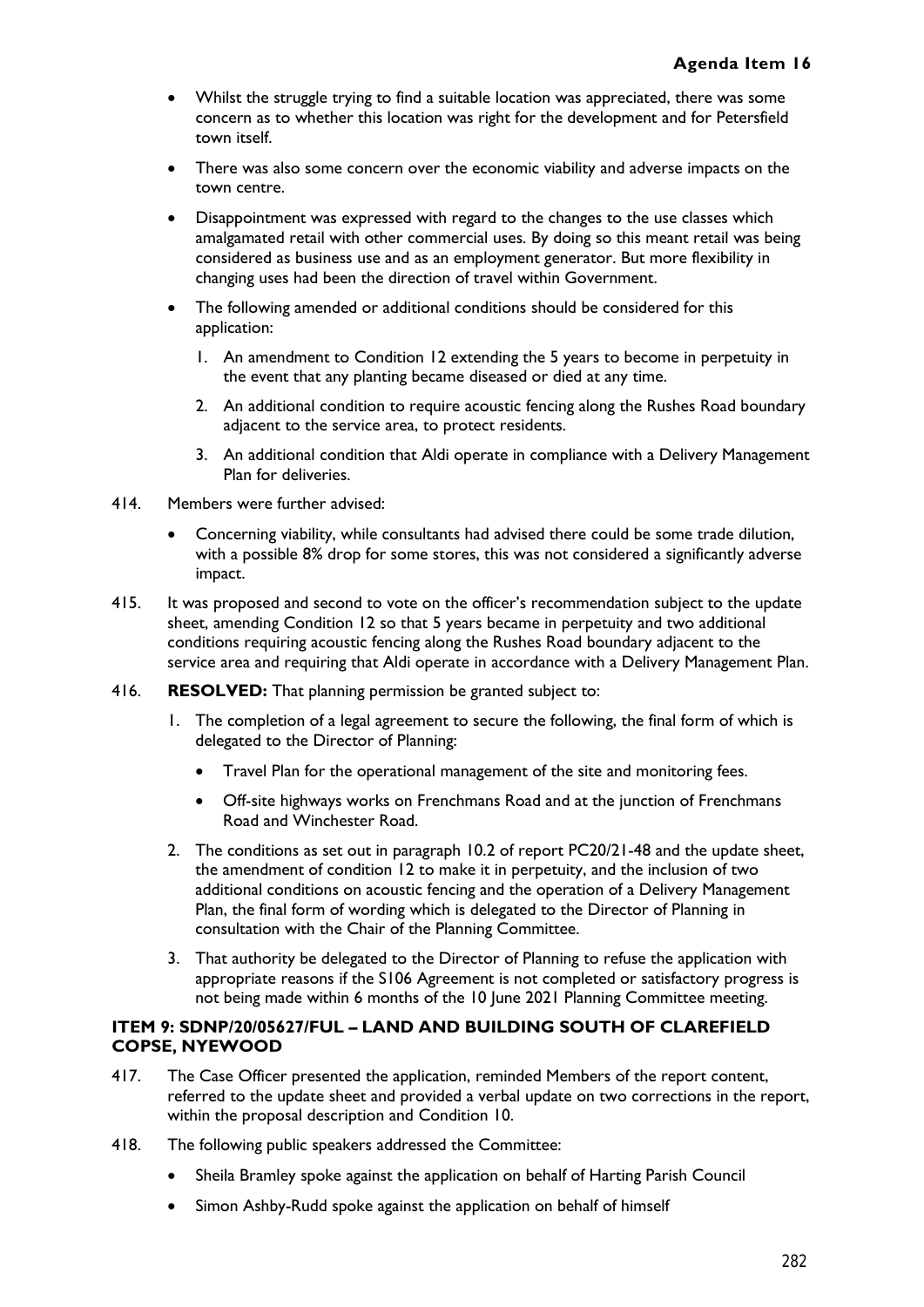- Mary Ball spoke against the application. A statement was read out on behalf of Mary Ball by Simon Ashby-Rudd
- Angus Sprackling spoke in support of the application as the Applicant
- 419. The Committee considered the report by the Director of Planning (Report PC20/21-49), the update sheet and the public speaker comments, and requested clarification as follows:
	- Would other areas of ownership have the same permitted development rights?
	- Had electric cars/bikes and parking charges been taken into consideration?
	- Further to the five month permitted period of application, could permitted development rights be relied upon for the remaining seven months of the year?
	- What was the justification for the expanded hardstanding parking?
	- Whilst cars were expected to park on hardstanding, there was no indication of the route for transporting goods from the parking to the campsite.
	- Could the location of the amenity block be confirmed as the detailed map in the report showed the amenity block in front of the cottage? However, the update provided on 11 May showed the amenity block to side of the cottage.
	- The current access to the site was the north east corner of Clarefield Copse. Would this remain an access to the campsite?
	- Had any residents complained to Environmental Health? If so, why had Environmental Health not commented?
	- Were campervans and/or caravans allowed on the campsite?
	- Was extending the parking area, further south of the area of rubble included in the application?
- 420. In response to questions, Officers clarified:
	- Condition 15 restricted the permitted development rights to all land within the ownership of the applicant within the application site and adjacent fields.
	- As this was a low-key development of an off-grid nature there was no plan to provide charging points as no electricity was provided to the camping area. It was also considered disproportionate to require EV charging points to a small scale seasonal development.
	- Restrictions as part of this application would apply all year round.
	- The parking for 50 vehicles was considered appropriate given the car park served not only the campsite, but was also shared with other users.
	- A walking route from the parking area to the field was already in existence. There was to be no vehicular access to the field.
	- The revised site plan showed the proposed amenity hut in the correct location. The drawing would be amended as it currently also included the pre-existing amenity hut. It should be noted that the amenity hut was of a temporary nature and would be removed at the end of each season. Additionally, details of specific locations of items were required to complete the detailed location plans.
	- Although the North East corner of Clarefield Copse was currently an access to the campsite, as part of this application access was expected to be from the track access at Dumpford Lane that would lead to the car park.
	- This application was discussed with Environmental Health at Chichester District Council who did not bring up any history of complaints or issues previously raised.
	- No campervans or caravans were allowed on the site. Additionally there was a condition advising that sleeping in vehicles was prohibited.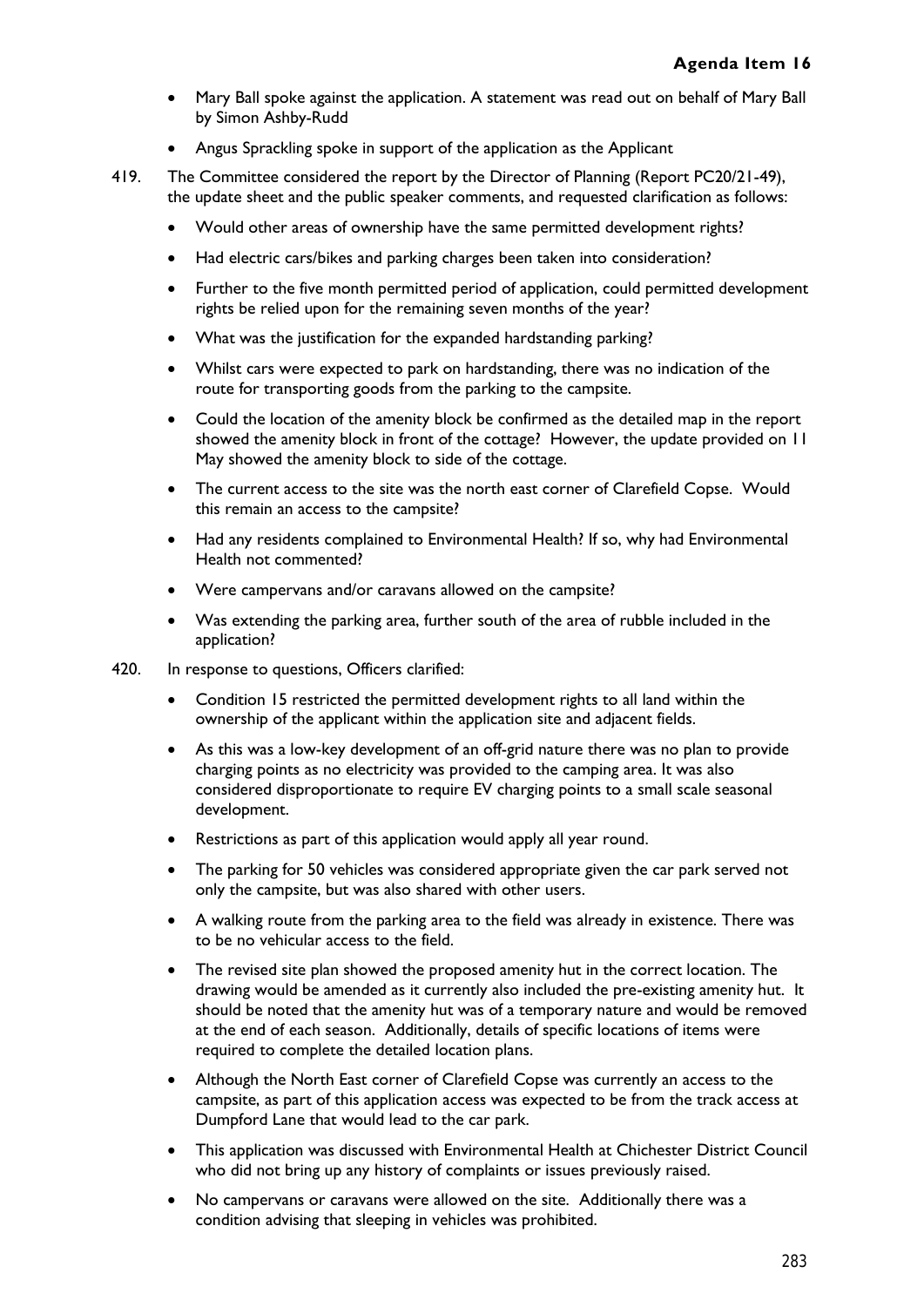- It was understood that the parking area was being redefined within its own limits, including the banks, rather than extending to encroach into the countryside.
- 421. The Committee discussed and debated the application, making the following comments.
	- Concern was expressed about enforcement of conditions and how they could be monitored, particularly as there seemed to be issues on site at the moment, as raised by the local community.
	- There was concern about the low number of lavatories and shower facilities on site.
	- Whether there should be additional conditions to ensure the manager of the site is resident at the stockman's dwelling, and to ensure the 2m boundary fence is erected and maintained.
	- The old site access should be closed up.
	- There was insufficient detail on the management of the fields and boundaries and how this would enhance the landscape character and wildlife.
	- In order to minimise impact on the environment electric transport should be encouraged and should be included in the application.
	- A temporary permission could be a satisfactory compromise which would enable any impacts to be assessed.
- 422. Members were advised:
	- In order to monitor the potential impacts of the scheme a temporary permission could be granted, until October 2024 to enable monitoring to take place. Any temporary permission should include a requirement for a travel plan and operational plan for the site.
- 423. It was proposed and seconded to vote on the grant of planning permission for a temporary period until October 2024 subject to the conditions set out in the report and update sheet..
- 424. **RESOLVED:** That planning permission be granted on a temporary basis, until the last day in October 2024, subject to the conditions set out in paragraph 10.2 of report PC20/21-49, the Update Sheet and the requirement for a travel plan and monitoring operational plan, the final form of wording of the conditions and permission which is delegated to the Director of Planning in consultation with the Chair of the Planning Committee.
- 425. The Chair informed the meeting that the agenda would be reordered and that Agenda Item 11 would be taken next.

### **ITEM 11: MAKING OF THE BOXGROVE, BRAMBER, HENFIELD, UPPER BEEDING AND STEDHAM WITH IPING NEIGHBOURHOOD DEVELOPMENT PLANS**

- 422. The Senior Planning Policy Officer presented the report.
- 427. The Committee considered the report by the Director of Planning (Report PC20/21-51).
- 428. Members commended the parishes for their efforts in the making of these plans.
- 429. **RESOLVED**: The Committee resolved to:
	- 1. Note the outcomes of the Boxgrove, Bramber, Henfield, Upper Beeding and Stedham with Iping Neighbourhood Development Plan Referendums;
	- 2. Agree to make the Boxgrove, Bramber, Henfield and Upper Beeding Neighbourhood Development Plans part of the Development Plan for that part of the Parishes within the South Downs National Park.
	- 3. Agree to make the Stedham with Iping Neighbourhood Development Plan part of the SDNPA's Development Plan for the parish of Stedham with Iping.
- 430. Janet Duncton left the meeting.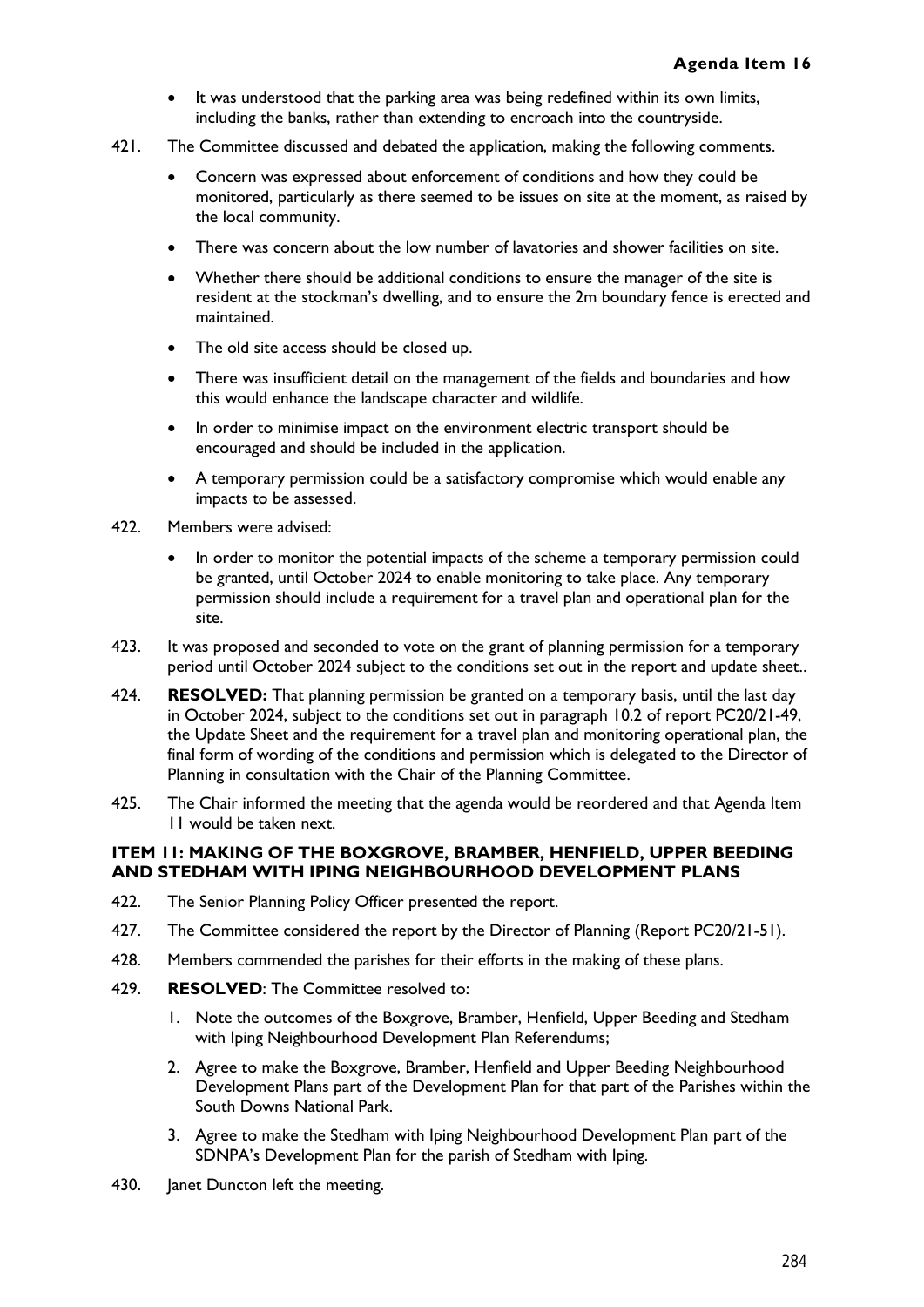431. The chair informed the committee that this meeting of the Planning Committee was no longer quorate and that standing orders stated that at the discretion of the Chair the meeting could continue but would not make any decisions, therefore Agenda Item 10 would stand adjourned to the next meeting of the Planning Committee.

### **ITEM 12: Summary of Appeal Decisions**

- 432. The Planning Officer presented the report. The committee was also informed that Judicial Reviews (JRs) were now being recorded through this report, however, as applications following a JR were often live applications no discussion on them should be entered into at the meeting.
- 433. The Committee considered the report by the Director of Planning (Report PC20/21-52) and requested clarification as follows:
	- Appeal 8422 Market Garden Caravan Site, was the reason(s) known why this application was turned down?
- 434. In response to questions, Officers clarified:
	- There was concern around local concentration and visual impact.
- 435. **RESOLVED**: The Committee noted the outcome of appeal decisions.
- 436. The Chair closed the meeting at 15.50

### **CHAIR**

Signed: \_\_\_\_\_\_\_\_\_\_\_\_\_\_\_\_\_\_\_\_\_\_\_\_\_\_\_\_\_\_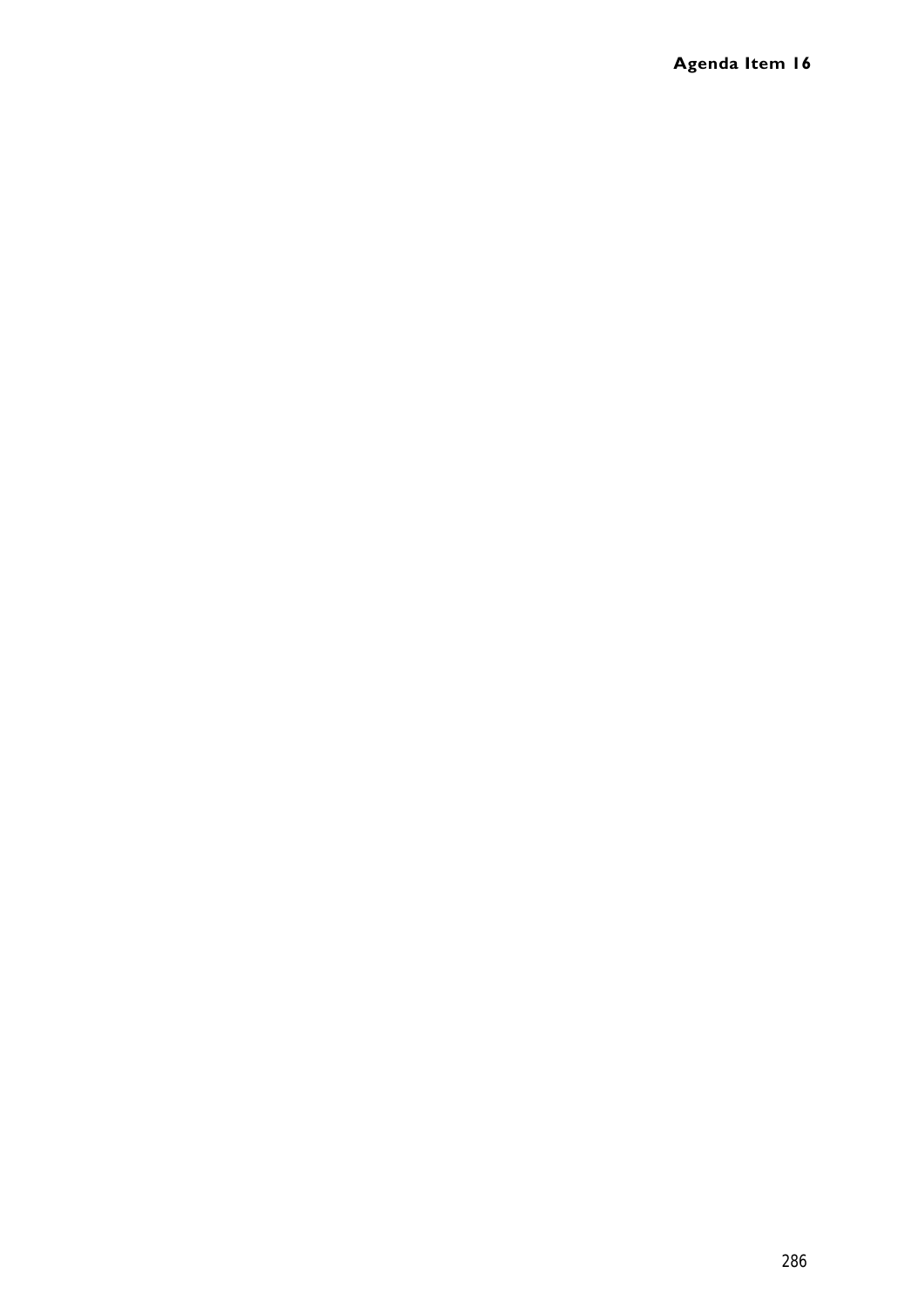# **SOUTH DOWNS NATIONAL PARK AUTHORITY**

# **PLANNING COMMITTEE**

- Held at: 10.00am on 12 August 2021, at The Memorial Hall, South Downs Centre.
- Present: Alun Alesbury, Heather Baker (Chair), Janet Duncton, Barbara Holyome, Gary Marsh, Robert Mocatta, Andrew Shaxson, Thérèse Evans, Diana Van De Klugt and Richard Waring
- Officers: Lucy Howard (Planning Policy Manager), Mike Hughes (Major Planning Projects & Performance Manager) Katie Kam (Solicitor), Richard Sandiford (Senior Governance Officer), and Sharon Libby (Governance Officer).

Also attended by: Rafael Grosso Macpherson (Senior Development Management Officer), Jane Rarok (Major Planning Projects), Richard Ferguson (Development Management Lead), Stella New, (Senior Development Management Officer), Kevin Wright (Planning Policy Officer), Amy Tyler-Jones (Senior Planning Officer) and Chris Paterson (Planning Policy Lead).

### **OPENING REMARKS**

- 1. The Chair welcomed Members to the meeting and informed those present that:
	- SDNPA Members had a primary responsibility for ensuring that the Authority furthered the National Park Purposes and Duty. Members regarded themselves first and foremost as Members of the Authority, and would act in the best interests of the National Park as a whole, rather than as representatives of their appointing body or any interest groups.

# **ITEM 1: APOLOGIES FOR ABSENCE**

2. Apologies were received from Vanessa Rowlands

# **ITEM 2: DECLARATION OF INTERESTS**

- 3. Thérèse Evans declared a public service interest as a Winchester City Councillor in Agenda Items 7 and 9.
- 4. Robert Mocatta declared a public service interest as an East Hampshire District Councillor and a personal non-prejudicial interest in Agenda Item 10 as he was acquainted with public speakers Councillor James Dean and Mr Gethan Morgan-Owen.

# **ITEM 3: MINUTES OF PREVIOUS MEETING HELD ON 15 APRIL 2021**

5. The minutes of the previous meeting held on 10 June 2021 were agreed as a correct record and signed by the Chair.

### **ITEM 4: MATTERS ARISING FROM PREVIOUS MINUTES**

6. There were none.

### **ITEM 5: UPDATES ON PREVIOUS COMMITTEE DECISIONS**

- 7. The Planning Policy Manager provided updates on:
	- The revised National Policy Planning Framework (NPPF) which was published on 21 July 2021. An important change to paragraph 176 of the NPPF was highlighted for Members that development within the setting of a designated area namely National Parks and Areas of Outstanding Natural Beauty, should be sensitively located and designed to avoid or minimise adverse impacts on the designated areas. All officer reports for this Planning Committee had been updated accordingly.
	- The recent Dunford House appeal decision which was important for the cultural heritage of the National Park. The appeal was allowed for listed building consent but was dismissed for planning permission as it was a community facility and evidence of a robust marketing campaign had not been provided.
	- Members queried the committee's consideration of Judicial Review decisions following the receipt of an email on the subject from a member of the public. Officers advised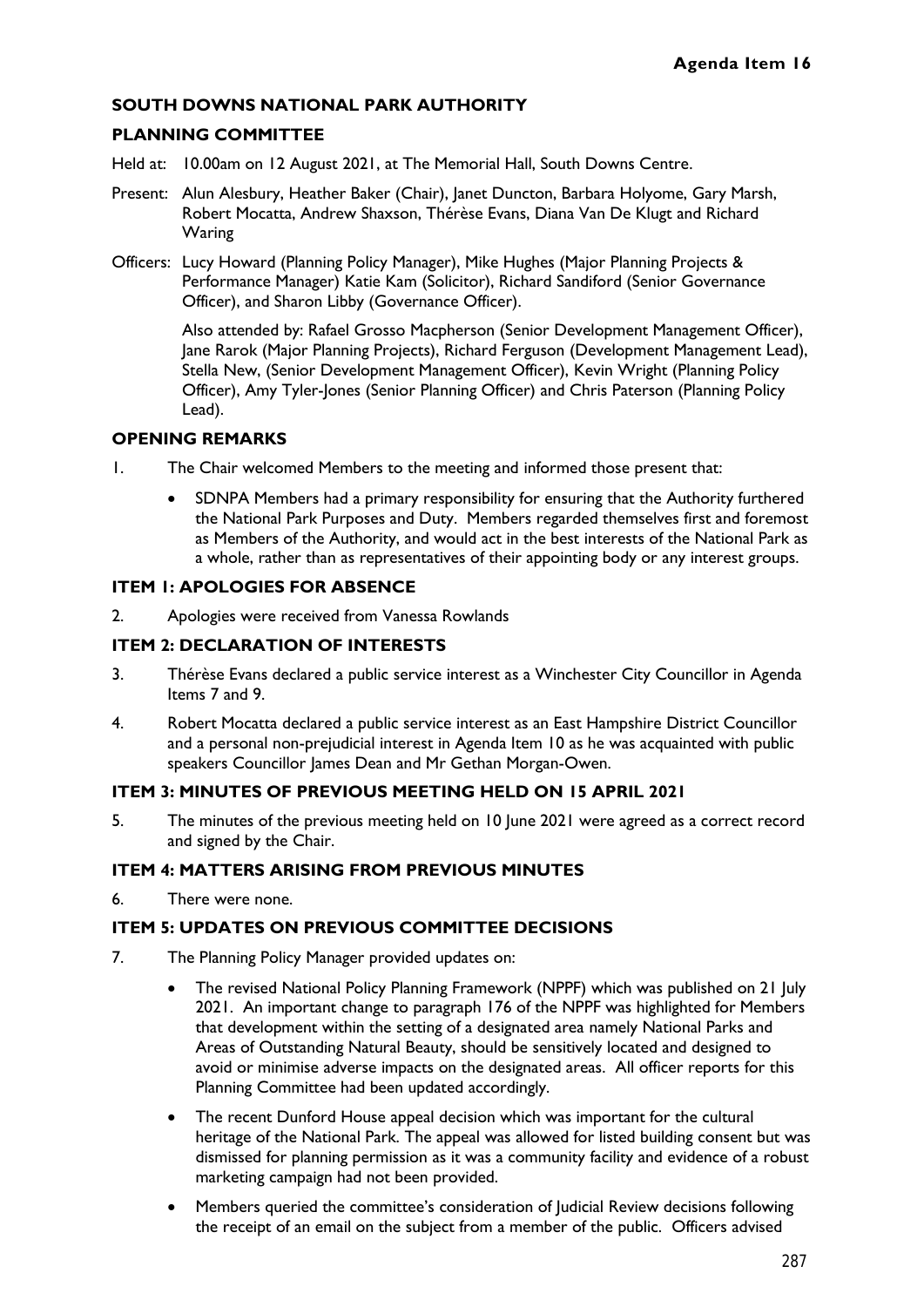that Judicial Review decisions were already reported to Planning Committee on a quarterly basis and that an officer response to the email would be sent.

### **ITEM 6: URGENT ITEMS**

8. There were none.

### **ITEM 7: SDNP/20/01712/FUL - UNIT 3, MORESTEAD FARM, MORESTEAD**

- 9. The Case Officer presented the application, reminded Members of the report content and referred to the update sheet.
- 10. The following public speakers addressed the Committee:
	- Councillor Susan Cook spoke against the application as Councillor for Colden Common & Twyford Ward
	- Philip Kratz spoke against the application on behalf of neighbouring occupants and landowners (Chris Gordon Racing Stables & Anglozett)
	- Christopher Gordon spoke against the application on behalf of Chris Gordon Racing Stables
	- Thomas Roberts spoke in support of the application, on behalf of the Applicant.
- 11. The Committee considered the report by the Director of Planning (Report PC21/22-01) and the public speaker comments, and requested clarification as follows:
	- What had been in place along the boundary prior to the concrete blocks being installed?
	- The plan highlighted that the red line covered the site boundary and access road. What was the ownership of the rest of the site?
	- The Landscape Officer had a holding objection. Did that still stand or had it changed?
	- The proposed change was for Class B2 Use for waste management purposes and the application specifically referred to soil cleaning and concrete crushing. Did the Class B2 Use also include Hazardous Waste?
	- Was planning permission required for the physical works already undertaken?
	- Paragraph 3.4 of the report referred to the use of the concrete crusher, which would create the majority of the dust. If the application was approved, could it be imposed by condition that use of the concrete crusher was limited?
- 12. In response to questions, Officers clarified:
	- Officers were not aware of what was in place before the concrete blocks were installed, as they were in place at the time of the application and subsequent site visit and there was no evidence of the boundary.
	- Ownership of the site had been investigated through the Land Registry who confirmed that the whole scrapyard was under the same ownership, and therefore a blue line should have been included on the application to confirm ownership.
	- The holding objection by the Landscape Officer was still in place.
	- Hazardous Waste was not included in the Waste Management Plan submitted with the application.
	- It was confirmed that the physical works required planning permission.
	- A condition could be considered limiting the use of the concrete crusher. The application stated that the use of the concrete crusher would be limited to five hours per week.
- 13. The Committee discussed and debated the application, making the following comments: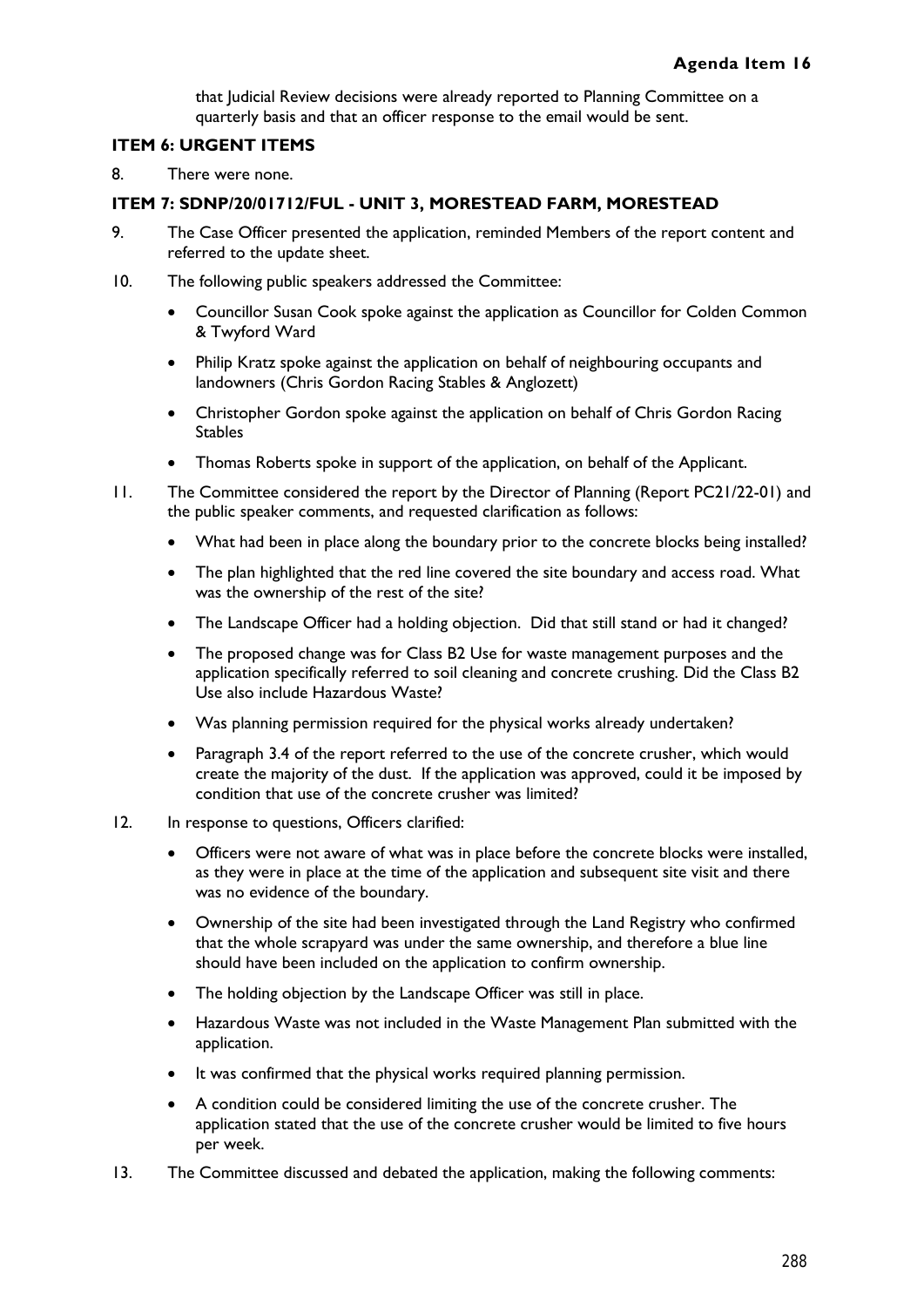- Whilst the proposed shorter hours of use of the concrete crusher were beneficial, it should be noted that the Authority currently had no way to regulate any noise that may be created under the site's current permission.
- Although the opinion of Environmental Health was that any dust issues could be controlled we have heard today that this would not be possible, particularly in the case of particulate matter.
- There was inadequate evidence that the application supported policies SD2 or SD9. This was a significant change of use of the scrapyard and there were too many barriers in terms of policy to overcome to demonstrate its suitability.
- It was feasible that an appropriate solution for a crushing site could be devised, which was no worse than its current permitted use. However, as a robust Dust Management Plan had not provided as part of the application it could not currently be supported.
- Policy 29 in the Hampshire Minerals and Waste Plan stated that the proposal should be compatible with the setting, however, this was not the case. Concern was expressed that Policy 29 of the Hampshire Minerals and Waste Plan was not referenced in the reasons for refusal, and it was requested that it was included.
- 14. Members were further advised:
	- The scrapyard's current use was different to the use that had been proposed in this application and therefore the implications were different, specifically the creation of dust, which had not been identified in the original use.
	- The Hampshire Minerals and Waste Policy 29 stated that development should be of a scale compatible with the setting. The size of the application site and amount of waste process was not considered sufficient to say it would be incompatible with regards to scale and that was why it should not be included in the reasons for refusal.
- 15. It was proposed and seconded to vote on the officer's recommendation.
- 16. **RESOLVED:** That planning permission be refused for the reasons set out in paragraph 10.1 of report PC21/22-01.

# **ITEM 8: SDNP/20/05236/FUL - LAND ADJOINING THE NORTHERN BOUNDARY OF THE A27**

- 17. The Case Officer presented the application, reminded Members of the report content, referred to the update sheet, and gave a verbal update on biodiversity net gain which, when the offsite enhancements and mitigation were included, was circa 94%.
- 18. The following public speakers addressed the Committee:
	- Bill Freeman spoke against the application on behalf of Adur Residents Environmental Action & Lancing Manor South East Residents Network
	- Bill Freeman read a statement on behalf of Bill Brock against the application on behalf of Coombes Road Businesses & Residents Group
	- David Johnson spoke against the application on behalf of CPRE Sussex
	- Councillor Carson Albury spoke in support of the application as Councillor for Manor **Ward**
	- Dominic Oliver spoke in support of the application on behalf of Lancing College
	- Mark Milling spoke in support of the application on behalf of Lancing College
- 19. The Committee considered the report by the Director of Planning (Report PC21/22-02), the updates and the public speaker comments, and requested clarification as follows:
	- With regards to the challenges faced by Non-Motorised Users (NMUs):
		- $\circ$  How were NMU's currently crossing the road at the Coombes Road/A27 traffic lights which were known as "the Sussex Pad"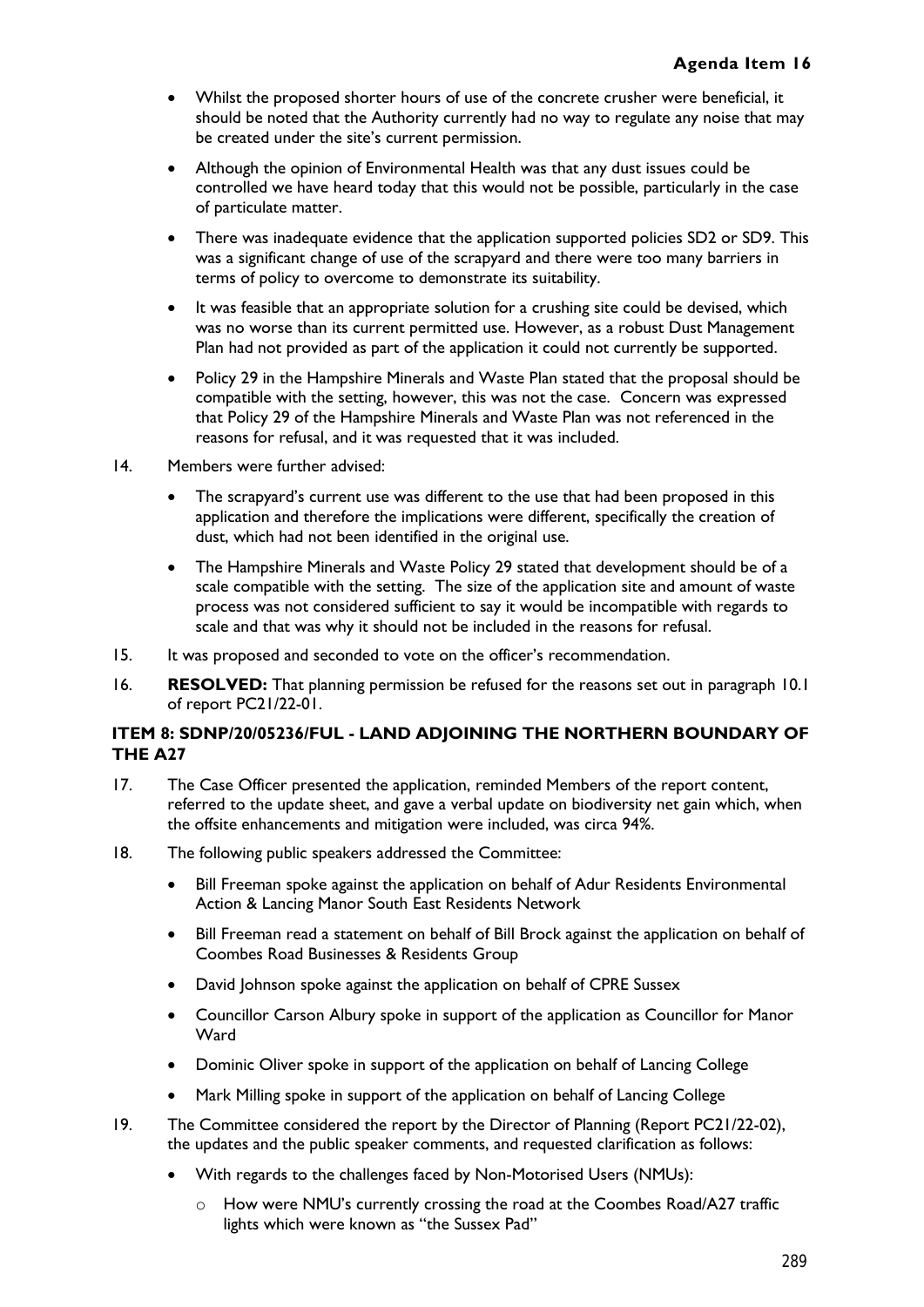- o Once the traffic lights were removed how would NMU's cross the A27?
- o If approved how would this application benefit NMU's?
- Is it thought that if the application was approved that Coombes Road from South to North would be used as a rat run up to Steyning?
- Had traffic surveys been conducted, and if so, had the surveys included what the projected use of the new stretch of road would be when compared with its current use?
- Was the crossing at the roundabout to be at grade and traffic light assisted, and was this different to what had already been permitted?
- 20. In response to questions, Officers clarified:
	- The current crossing of the A27 at the Sussex Pad was by traffic light. When consent was granted to remove the Sussex Pad traffic lights provision for crossing by traffic light was made at the new three arm roundabout. Additionally consent was granted for a new link for cyclists, equestrian users and walkers along the northern side of the A27 which then dropped south along the west bank of River Adur. It was considered that there was a moderate benefit to NMU's as part of this application by the closure and landscaping of Coombes Road (East).
	- Paragraph 7.60 of the report referred to the concern of Coombes Road being a rat-run towards Steyning. The application was to relocate access from Coombes Road to a fourth arm on the roundabout. The design of the road was in a rural context and therefore it was not considered likely to be used as a rat run.
	- Paragraph 7.60 of the report referred to the data of vehicles used during commuting hours. Traffic modelling had been undertaken and the application was supported by an Environmental Impact Assessment (EIA). Highways England and Local Highways Authority were satisfied with the traffic data submitted.
	- The crossing itself was no different than that already permitted, which was at grade and traffic light assisted. The only change resulting from this application was that the fourth arm would carry the pedestrian link, rather than it running adjacent to the A27.
- 21. The Committee discussed and debated the application, making the following comments:
	- It was acknowledged that the NMU routes would be made marginally safer due to the closure of Coombes Road east to vehicular traffic.
	- It was considered extremely unlikely that this route would be used as a rat run.
	- The confirmation about access to the South Downs National Park and that there would be a traffic light controlled crossing at the new roundabout alleviated concerns for NMU's.
	- The original A27 scheme was reviewed in detail and the scheme to remove the traffic lights addressed the issue well. Concern was expressed about the need for this development and, whilst the need for Lancing College was important, their need did not necessarily satisfy the thirteen other local businesses.
	- Concern was expressed about the business objections towards the application.
- 22. Members were further advised:
	- It was not required in development plan policy to demonstrate the need for this development and it was not considered a major development for the purposes of the NPPF. Through EIA regulations the applicant had demonstrated reasonable alternatives. The decision in this instance should be made on the planning balance of benefits and disbenefits..
- 23. It was proposed and seconded to vote on the officer's recommendation subject to the update sheet.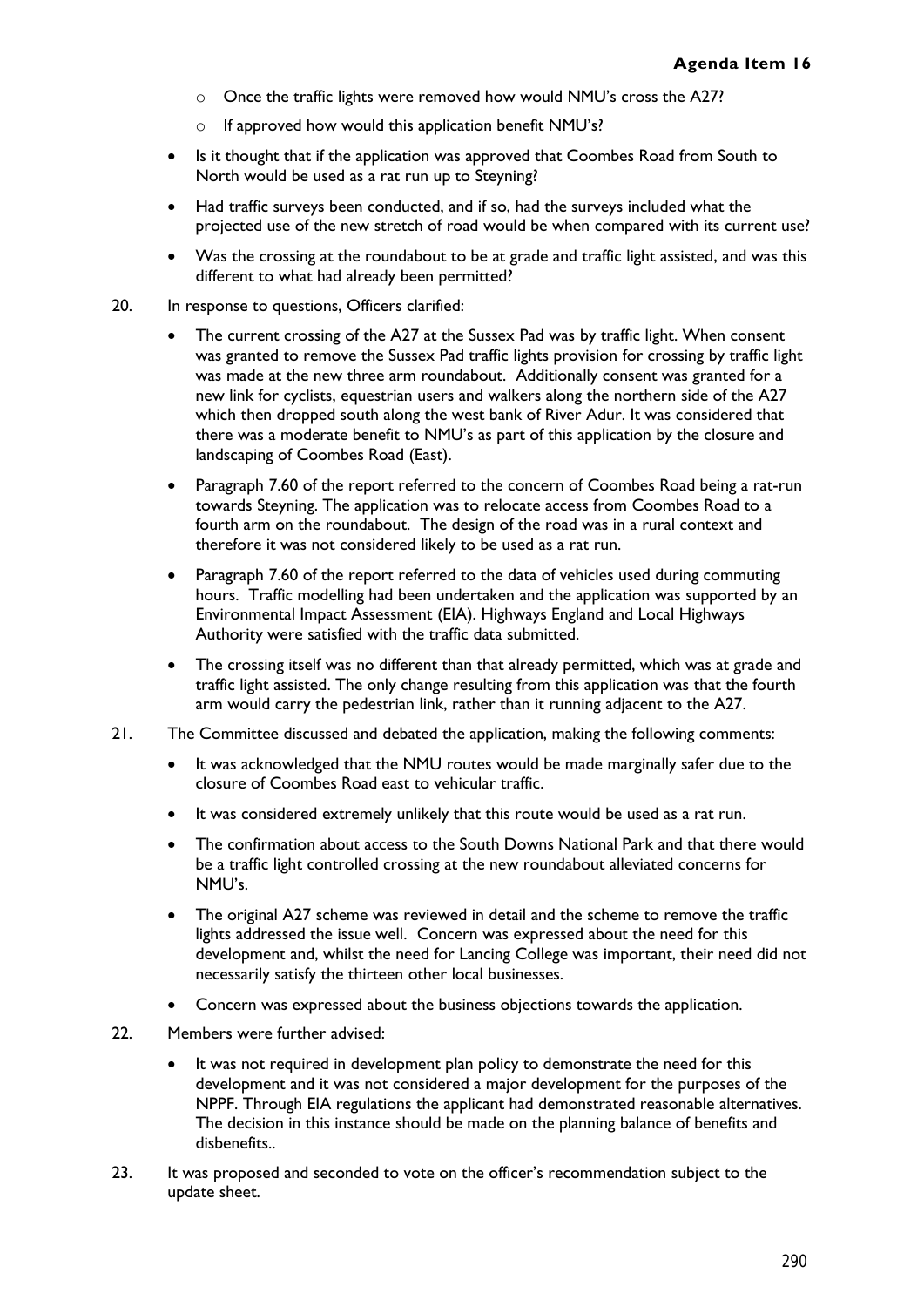- 24. **RESOLVED:** That planning permission be granted subject to the conditions set out in Section 10 of this report and subject to the completion of a Section 106 legal agreement, the final form of which is delegated to the Director of Planning with obligations relating to:
	- 1) The provision of species rich grassland/wild flower planting enhancements for a period of 30 years at land to the north of the site at Hoe Court Farm to include the provision of off-site reptile mitigation and an appropriate habitat management plan;
	- 2) Deed of Variation to S106 agreement secured under SDNP/18/00434/FUL to reflect the amendments proposed to Coombes Road (east) junction with the A27 (stopped up, landscaping) and to ensure all other obligations within that agreement are secured.

and note that the Committee confirm in their decision that they have taken into account:

- 3) the environmental information as required by the Town and Country Planning (Environmental Impact Assessment) Regulations 2017;
- 4) all matters referred to in the Director of Planning's report including comments received from statutory consultees and other interested parties, and;
- 5) all other material considerations

That authority be delegated to the Director of Planning to refuse the application with appropriate reasons if the S106 and Deed of Variation are not completed or sufficient progress has not been made within 6 months of the Planning Committee meeting of 12 August 2021.

### **ITEM 9: SDNP/19/06161/FUL – MARWELL ACTIVITY CENTRE**

- 25. The Case Officer presented the application, reminded Members of the report content and referred to the update sheet. A verbal update was also given on comments from the Dark Night Skies Officer who raised no objection subject to Condition 17 in the report related to lighting and additional comments which were received from the Highways Authority in response to Owslebury Parish Council's concerns regarding highway safety.
- 26. The following public speakers addressed the Committee:
	- Councillor John Foster spoke against the application on behalf of Owslebury Parish Council.
	- Kim Blunt spoke in support of the application on behalf of the Applicant
	- Digby Cooper spoke in support of the application as the Applicant
- 27. The Committee considered the report by the Director of Planning (Report PC 21/22-03), the updates and the public speaker comments, and requested clarification as follows:
	- Was it correct that the application was for the use of land and not the erection of buildings? Were officers satisfied that the lodges were similar to caravans, rather than buildings that required planning permission?
	- How was Community Infrastructure Levy (CIL) determined on this application and what were the permitted development rights?
	- Could a condition be included for white lines and a STOP sign for the access/exit road or would this have to be done by the Highways Authority?
	- Paragraph 3.3 of the report referred to one large car park. How did users gain access to the lodges with luggage etc.?
	- As a 19% CO2 reduction improvement was required by SD48, if the lodges were not compliant could a condition be included?
	- Was there a condition in place to manage noise from the site?
	- Paragraph 3.9 of the report stated that "…. the timber used for their construction would be UK sourced where possible" and that electric vehicle charging points were "proposed". Could this be more definitive?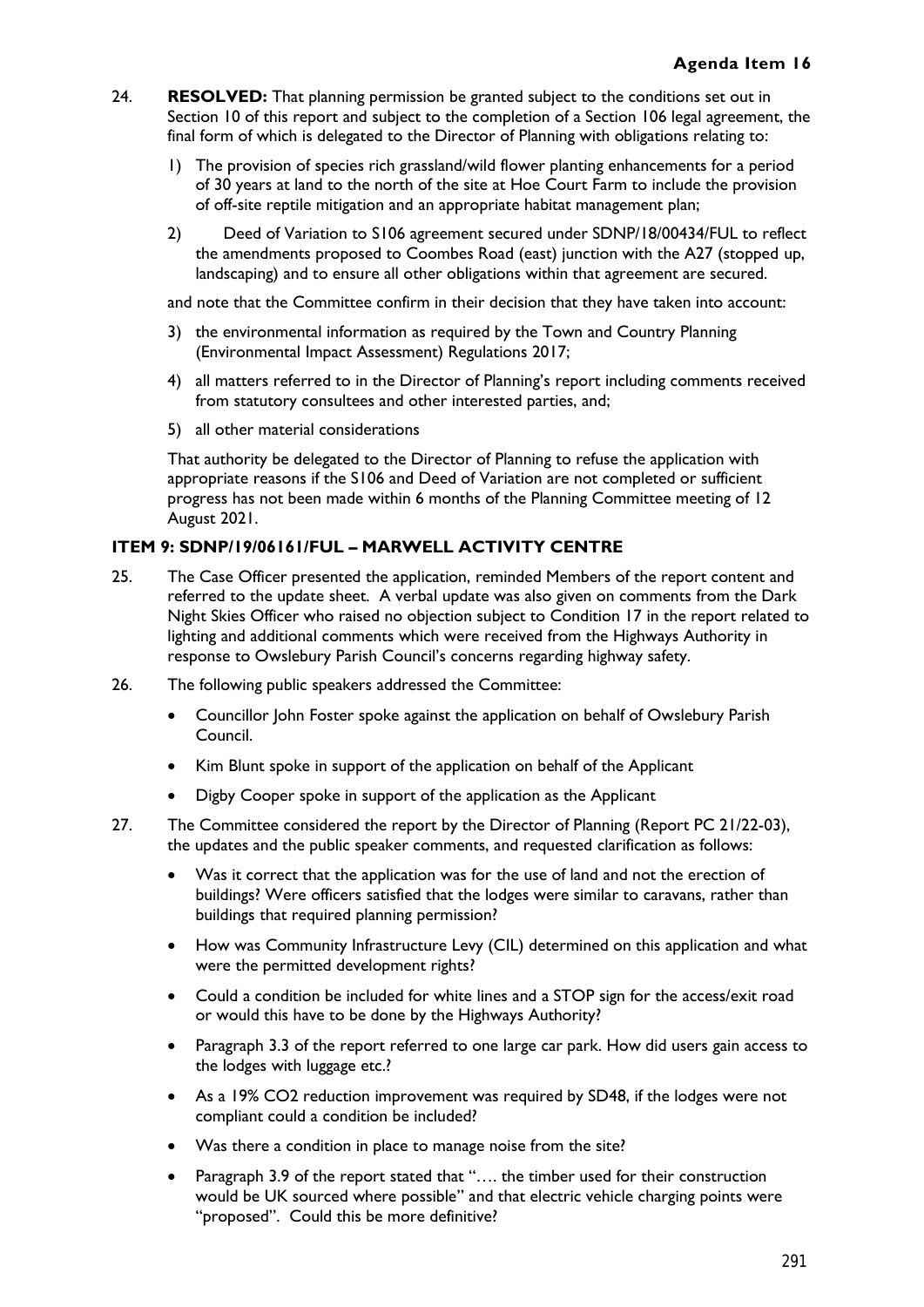- In regard to the wording of the recommendation, was permission being granted by the committee or was it being delegated depending on the response from Natural England on the matter of an acceptable foul water strategy?
- What were the implications if the site was not completed as a whole?
- Was it considered that the scheme met criterion G of policy SD23 of the South Downs Local Plan in terms of whether it would make a positive contribution (part g(i) of the policy)? If not, did this application set a precedent for future applications?
- 28. In response to questions, Officers clarified:
	- Due to the nature of the construction and how they would be placed on the ground they were considered a structure as opposed to a building. They also fell within the Caravan Act, hence the application for the use of land was correct.
	- Given the structures were technically moveable they would not be liable for CIL.
	- As these were not dwellings they would not benefit from permitted development rights in the same way, e.g. extensions and outbuildings. A condition to control permitted development rights with regard to enclosures was in the report.
	- From the communal car park, there was a narrow access, wide enough for buggies etc. and the activity centre could help to transport luggage to the lodges if needed.
	- The Highways Authority did not object to the lack of road markings, however, as this was on the edge of the red lined area there was scope for this to be included as a condition.
	- Although this application fell slightly short of Policy SD48, given the wooded character of the site, the technical advice received indicated that other solutions were not feasible at this location. This should also be balanced with the wider benefits of the application. There was an ambition to have a centralised photovoltaic array at the park in the future which would contribute to meeting SD48 requirements concerning energy.
	- Noise management at the site would be addressed through a Site Management Plan as part of Condition 5(a).
	- Condition 6 referred to resourcing of materials, and while detailed information was not included here, the supporting information as part of the decision notice would include this. The condition could be amended should Members consider it necessary. Additionally, Condition 19 related to Electric Vehicle Charging points and ensured that a minimum of four points would be included.
	- The committee would be resolving to grant planning permission subject to the advice from Natural England and any further obligations or conditions that they may wish to impose. The grant or refusal of planning permission following receipt of this advice from Natural England was ultimately delegated to the Director of Planning in consultation with the Chair of the Planning Committee.
	- It was expected that the landscape framework would be in place as a minimum. A scheme of this size may be phased, and requirements of the conditions would help to ensure the scheme was completed.
	- Officers were content that the application did comply with Policy SD23 of the South Downs Local Plan and that no precedent had been set for future applications. The scheme would also make a positive contribution in line with policy  $SD23(g)(i)$ .
- 29. The Committee discussed and debated the application, making the following comments.
	- The pandemic had increased the demand for UK Holidays. The site seemed well managed and professionally run with minimal noise.
	- It would be good if white lines could be added at the entrance to aid the safe movement of traffic and address local concerns.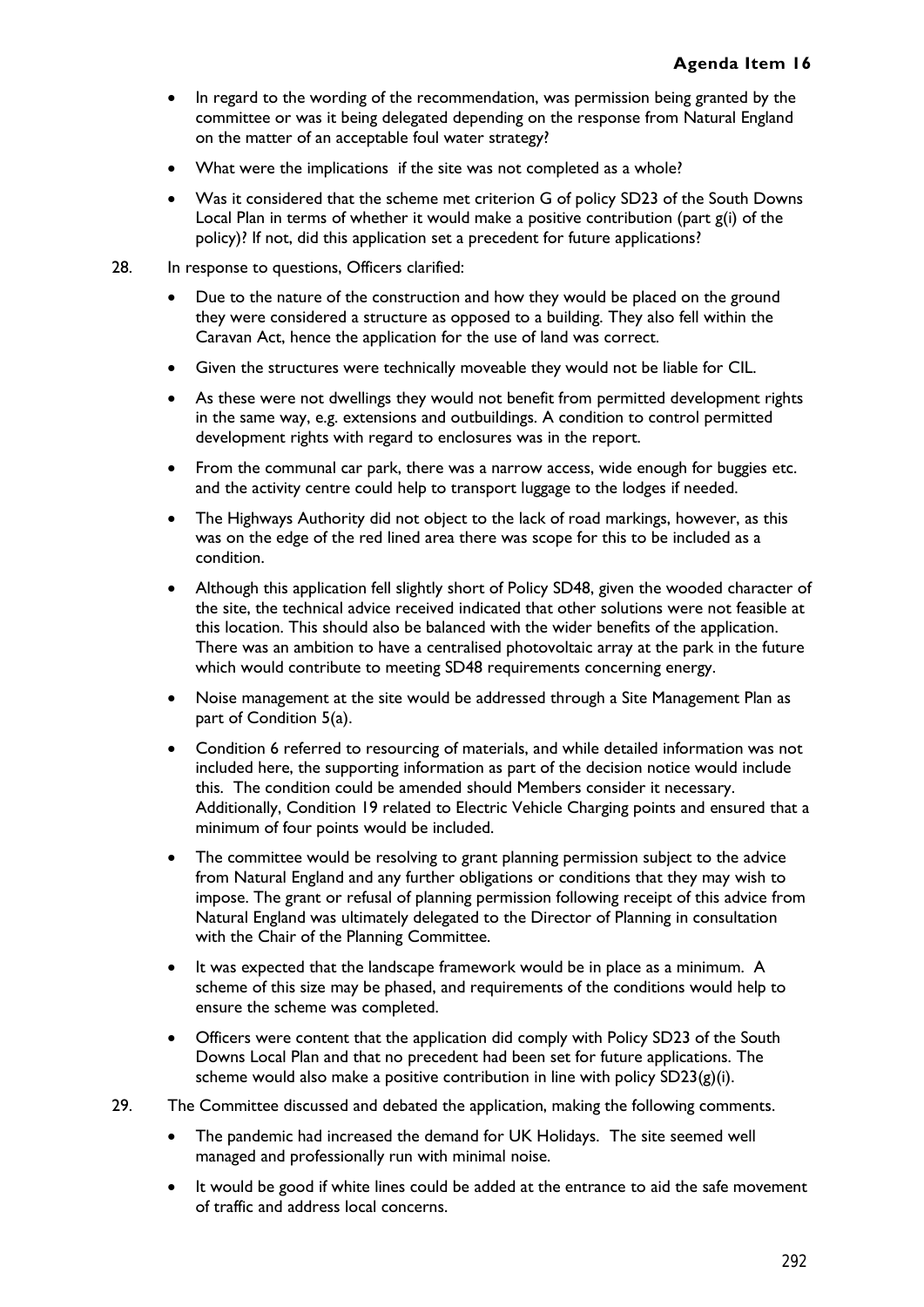- Concern that some conditions appeared to relate more to buildings rather than use of the land as per the application description.
- The site encouraged people into the National Park. It was important that conditions 3 and 4 were monitored to ensure duration of stay did not expire beyond that specified.
- The campsite was well established and this was an excellent landscape led design. With the changes in permitted development rights (–e.g. 56 day use of land for camping) competition had increased and the site needed to survive.
- The sustainability of materials was embedded into Condition 6.
- 30. It was proposed and seconded to vote on the officer's recommendation subject to the inclusion of an additional condition for white lines and a STOP sign at the entrance/exit of the access road, and an amendment to condition 6 in relation to sourcing of materials following Members comments on the matter.
- 31. **RESOLVED:** That planning permission be granted subject to:
	- 1) Receipt and consideration of further advice from Natural England by the Director of Planning, in consultation with the Chair of the Planning Committee.
	- 2) That authority be delegated to the Director of Planning, in consultation with the Chair of the Planning Committee, to grant planning permission with any amended or additional conditions, or obligation, consequent to Natural England's advice. Or, to refuse Planning Permission if it is determined that an acceptable foul water strategy cannot be achieved.
	- 3) The conditions as set out in paragraph 10.2 of report PC 21/22-03.
	- 4) An additional condition on the inclusion of white lines and a STOP sign at the entrance/exit of the access road within the red line of the application site, and the amendment to condition 6 in relation to the sourcing of materials, the final form of wording which is delegated to the Director of Planning in consultation with the Chair of the Planning Committee.

### **ITEM 10: SDNP/20/05682/CND - VARIATION OF CONDITION 2 OF PLANNING APPROVAL SDNP/15/06484/FUL**

- 32. The Case Officer presented the application, reminded Members of the report content, and referred to the update sheet.
- 33. The following public speakers addressed the Committee:
	- Councillor James Deane spoke against the application on behalf of Petersfield Town Council
	- Gethin Morgan-Owen spoke against the application representing himself
	- Patrick Barry spoke in support of the application representing the Applicant
- 34. The Committee considered the report by the Director of Planning (Report PC 21/22-04), the update sheet and the public speaker comments, and requested clarification as follows:
	- Was the temporary footpath put in unilaterally or with the Officer's express knowledge?
	- Significant concerns were expressed about the footpath at the entrance to the site. Were all options considered for this layout?
	- Could wording be included with conditions 22 and 23 so that the conditions would be implemented prior to construction work starting?
	- Could the conditions also include consultation with all interested parties?
	- Could the path be placed on the north side of the access, which would then avoid the need for pedestrians to cross the carriageway?
- 35. In response to questions, Officers clarified:
	- The temporary footpath was implemented without Officer's knowledge.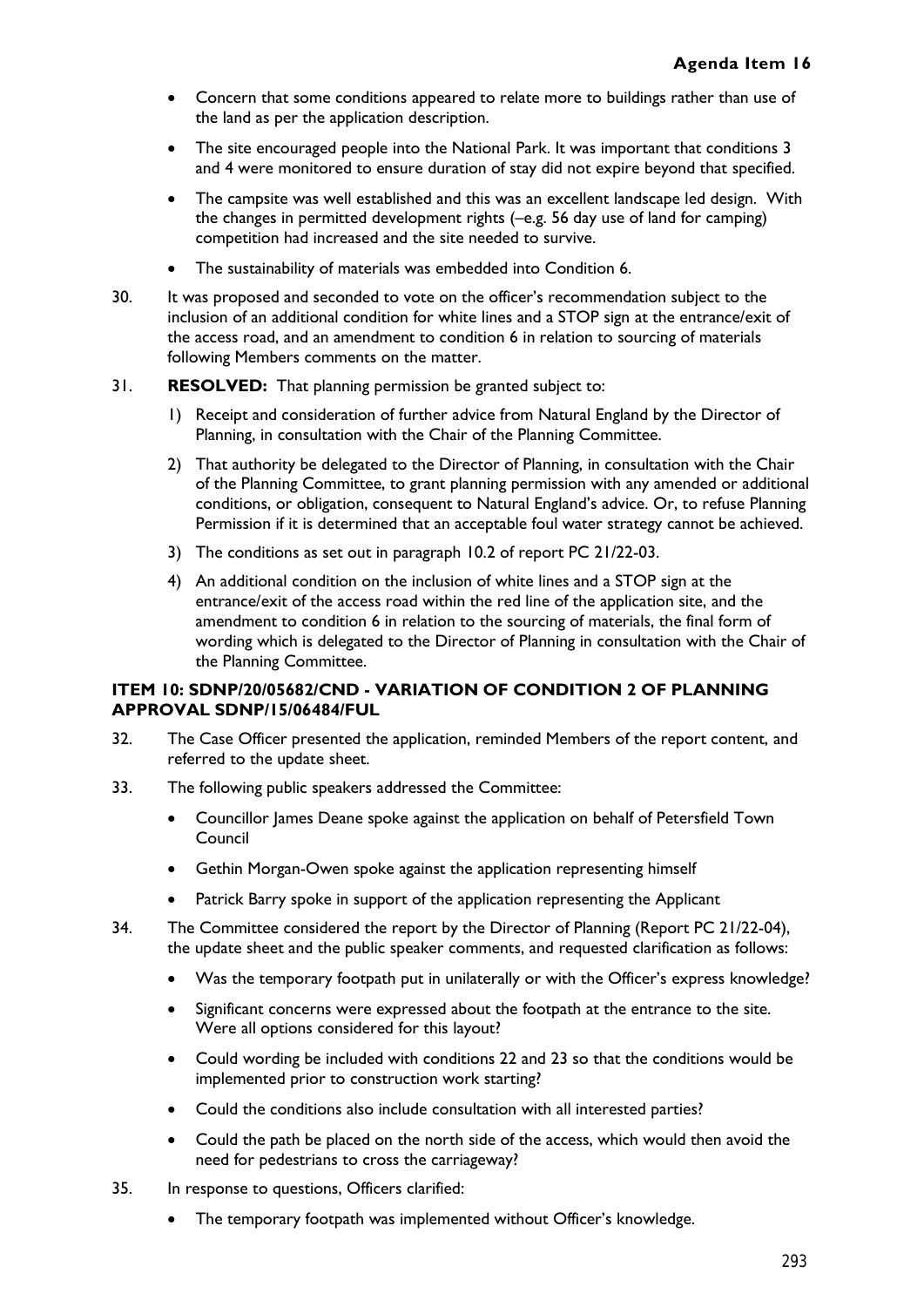- A number of alternative routes for the temporary path had been suggested by third parties and the Petersfield place-making group had a long term aspiration for a link with a route along Tilmore Brook.
- Condition 23 asked for details for a suitable footpath, which could be amended to include wording requiring the existing temporary footpath to be removed within a specified period of time.
- During the process of discharging condition 23, which required the provision of an appropriate temporary path, officers would also consult with appropriate third parties with regard to siting.
- As development had already commenced, pre-commencement would not be appropriate for condition 22. The time periods set out for this condition were considered appropriate, however, a clear timetable for the implementation of the permanent shared path could be sought along with a time period within which the temporary path would also be removed.
- It was advised that moving the legal line of an adopted right of way and the path to north side was an involved undertaking and would also require a new full planning application.
- 36. The Committee discussed and debated the application, making the following comments.
	- During the construction phase, it was requested that a banksman was required at the entrance to ensure the safety of pedestrians and cyclists.
	- The cycleway/footpath was heavily used and there was a potential for conflict during construction. A footpath the other side would not resolve the issue during the construction period.
	- The track was frequently used by cyclists which was encouraged by national and local policies. The entrance to the site was a problem which needed to be addressed.
	- The introduction of a Banksman during the temporary construction period was considered satisfactory. Once the development was completed, traffic was unlikely to be an issue.
	- A risk of conflict between vehicle and cyclist remained at the crossover.
	- Traffic calming in condition 22 should be significant, not just a road hump.
	- Both vehicle drivers and cyclists were responsible for safety when using the road/path.
	- As a result of a discussion it was proposed that condition 23 be amended to secure the removal of the temporary footpath within a period of time (2-4 months) and a further condition added to ensure the safety of pedestrians and cyclists during construction
	- The committee was content with the traffic situation when the original planning application was considered.
	- The new Highway Code had changed priorities for traffic on UK roads. It was suggested that Officers went back to the Highways Authorities and checked that this road was compliant with the new Highway Code. If not, it was requested that a crossing point be installed for cyclists and cyclists be given priority.
	- As planning permission was given irrespective of land ownership, and permission had been granted for a path on the south side, why was planning permission now being sought for a path on the north side?
- 37. Members were further advised:
	- Although the approved construction management plan ensured onsite supervision, a further condition could be included to secure further safety measures at the entrance to the site, which should include a banksman.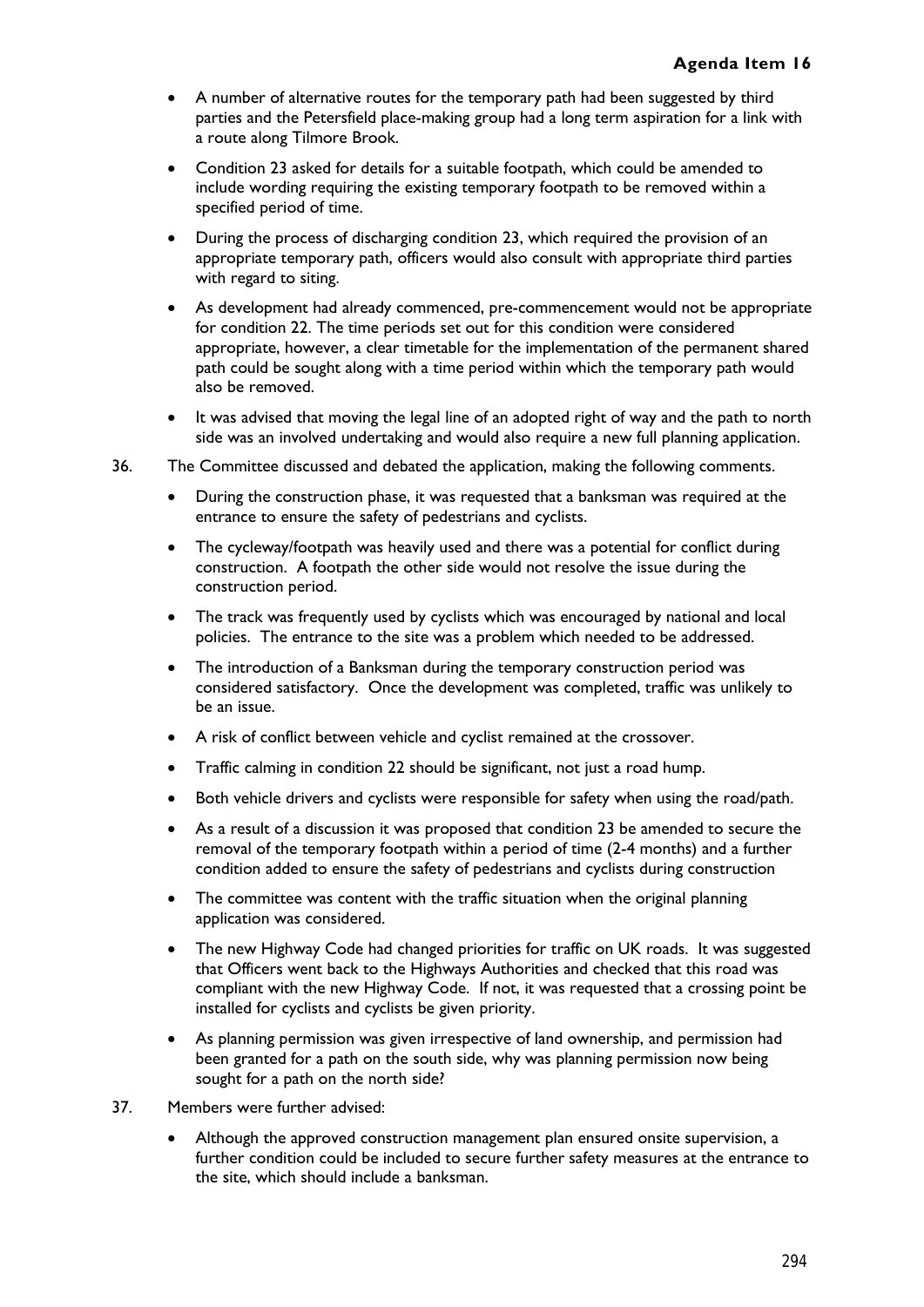- Caution should be taken as there was no objection from the Highways Authority to the proposal. Also, it was understood that the amended Highway Code would be published later in 2021.
- While planning permission can be granted on land not owned by the applicant, the lack of any third party agreement required an amendment to the permission
- 38. It was proposed and seconded to vote on the officer's recommendation subject to:
	- the conditions in the update sheet and at appendix 1 of the update sheet
	- the amendment of condition 23 to include the removal of the temporary footpath within a period of four months; and
	- an additional condition requiring a further Construction Management Plan which secured safety measures at the entrance to the site.

### 39. **RESOLVED:**

- 1) That planning permission be granted for the reasons and subject to the conditions set out in the update sheet, and appendix 1 of the update sheet, and subject to the completion of a Deed of Variation linking this variation application to the original permission and to the already secured S106 agreement with its obligations relating to:
	- A provision of 34 dwellings (40%) on site for affordable housing;
	- A contribution of £44,511 towards Public Open Space;
	- A contribution of £300,670 towards Highways Infrastructure;
	- A contribution of £103,920 towards Community Facilities;
	- A contribution of £66,493 towards employment opportunities (if requirements set out in the Agreement to provide on-site construction jobs are not met);
	- A contribution of £21,250 towards a community project worker.
- 2) That authority be delegated to the Director of Planning to refuse the application, with appropriate reasons if the Deed of Variation is not completed or substantial progress has not been made within 3 months of the 12 August 2021 Planning Committee meeting.
- 3) That condition 23 be amended to include the removal of the existing temporary footpath within a period of four months, and that a condition be added requiring a further Construction Management Plan which secured safety measures at the entrance to the site, and that the final form of wording to be delegated to the Director of Planning in consultation with the Chair of the Planning Committee.
- 40. Gary Marsh and Richard Waring left the meeting @ 14:25

### **ITEM 11: REVIEW OF SDNPA STATEMENT OF COMMUNITY INVOLVEMENT**

- 41. The Planning Officer presented the report and referred to the update sheet.
- 42. The Committee considered the report by the Director of Planning (Report PC 21/22-05) and requested clarification as follows:
	- Engagement and consultation arrangements with Town and Parish Councils were agreed through a Memorandum of Understanding (MOU) between the County Level Associations of Local Councils and the Authority. Should the MOU be amended, especially as it stated there were two meetings per year and now there were three, which included the webinar?
	- There was a concern that pre-applications had been missed when considering applications and that matters agreed at pre-app were not being considered when the application came forward.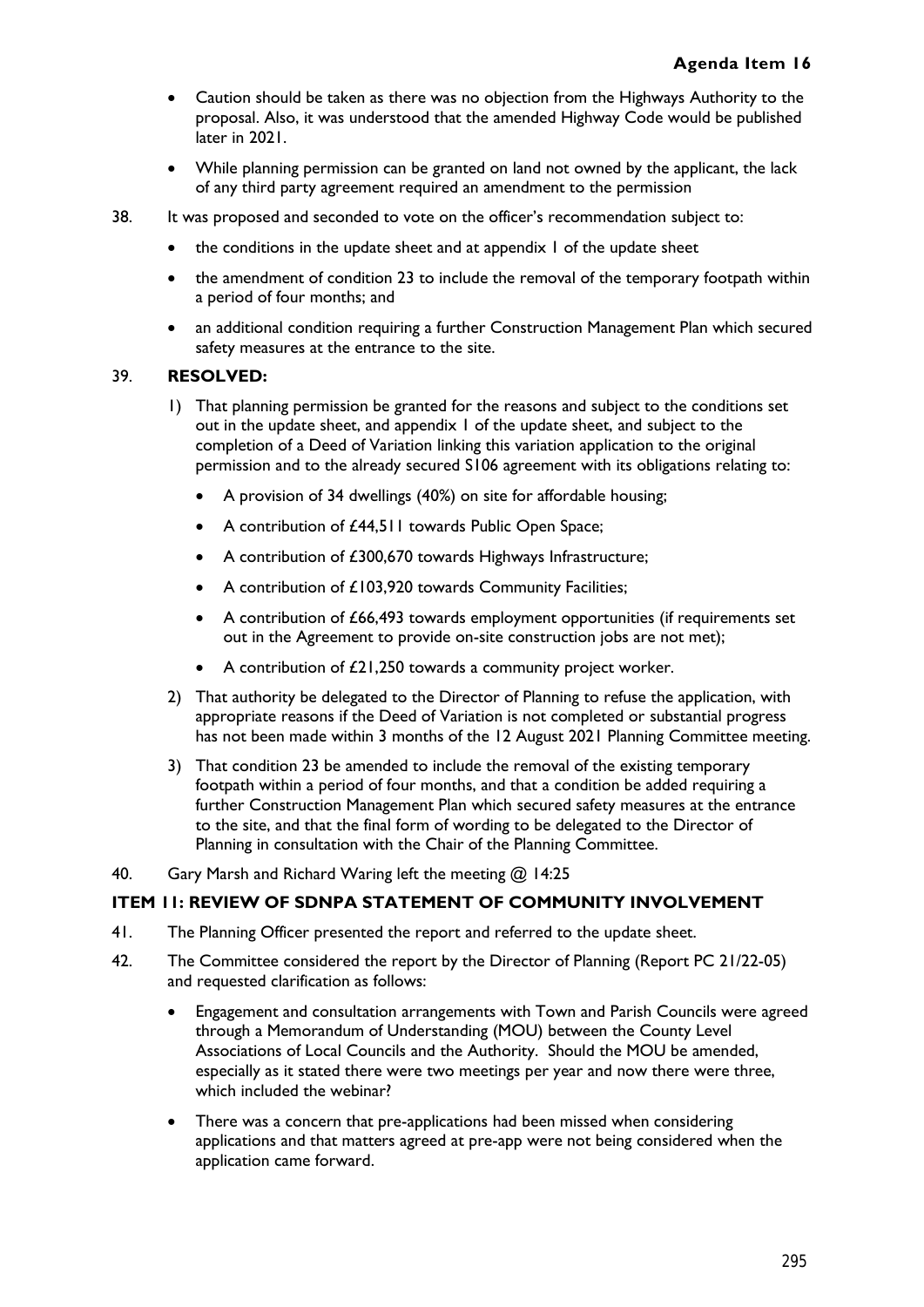- Concern had been expressed by Cheriton, Selbourne and Worldham Parish Councils that they had not been consulted on the changes. Should Parish Councils be consulted more frequently?
- 43. In response to questions, Officers clarified:
	- It was agreed that it would be considered whether the MOU needed to be reviewed and updated.
	- Officers were unaware of any pre-applications being missed. The Authority strived to ensure continuity of officers between pre-app and application but it was not always possible. Pre-application advice was a material consideration when an application came forward, but new considerations may come up when the application is considered.
- 44. Members were advised:
	- That the importance of communicating with Parish Councils was acknowledged. In the case of this document, the changes were mainly factual and related to legislation and policy, so even if Parish Councils had commented on them the Authority would not have been in a position to make any amendments. Therefore, consultation was not appropriate in this case.
	- Any further minor changes were to be emailed to officers to be incorporated into the document.
- 45. It was proposed and seconded to vote on the officer's recommendation subject to the report and the update sheet.
- 46. **RESOLVED:** The committee resolved to:
	- 1) Approve the SDNPA Statement of Community Involvement (Version 4) 2021 subject to any changes agreed to Planning Committee: and
	- 2) Agree that further minor amendments may be made by the Director of Planning in consultation with the Chair of the Planning Committee

### **ITEM 12: MAKING OF THE ROGATE AND RAKE, WESTBOURNE AND UPDATED ALDINGBOURNE NEIGHBOURHOOD DEVELOPMENT PLANS**

- 47. The Senior Planning Policy Officer presented the report
- 48. The Committee considered the report by the Director of Planning (Report PC 21/22-06) and requested clarification as follows:
	- Natural England had advised Southern Water there had been issues providing water in some areas and consequently some Neighbourhood Development Plans (NDPs) had been suspended. Was that the case?
- 49. In response to questions, Officers clarified:
	- Officers were aware of water issues and were working with Natural England on the issue, however, NDPs continued to be progressed.
- 50. **RESOLVED**: The Committee resolved to:
	- 1) Note the outcomes of the Rogate and Rake and Westbourne Neighbourhood Development Plan Referendums;
	- 2) Agree to make the Westbourne and updated Aldingbourne Neighbourhood Development Plans part of the Development Plan for that part of the Parish within the South Downs National Park.
	- 3) Agree to make the Rogate and Rake Neighbourhood Development Plan part of the SDNPA's Development Plan for the parish of Rogate and Rake.

### **ITEM 13: HALF YEAR UPDATE ON THE DEVELOPMENT OF NEIGHBOURHOOD PLANNING**

51. The Planning Policy Lead presented the report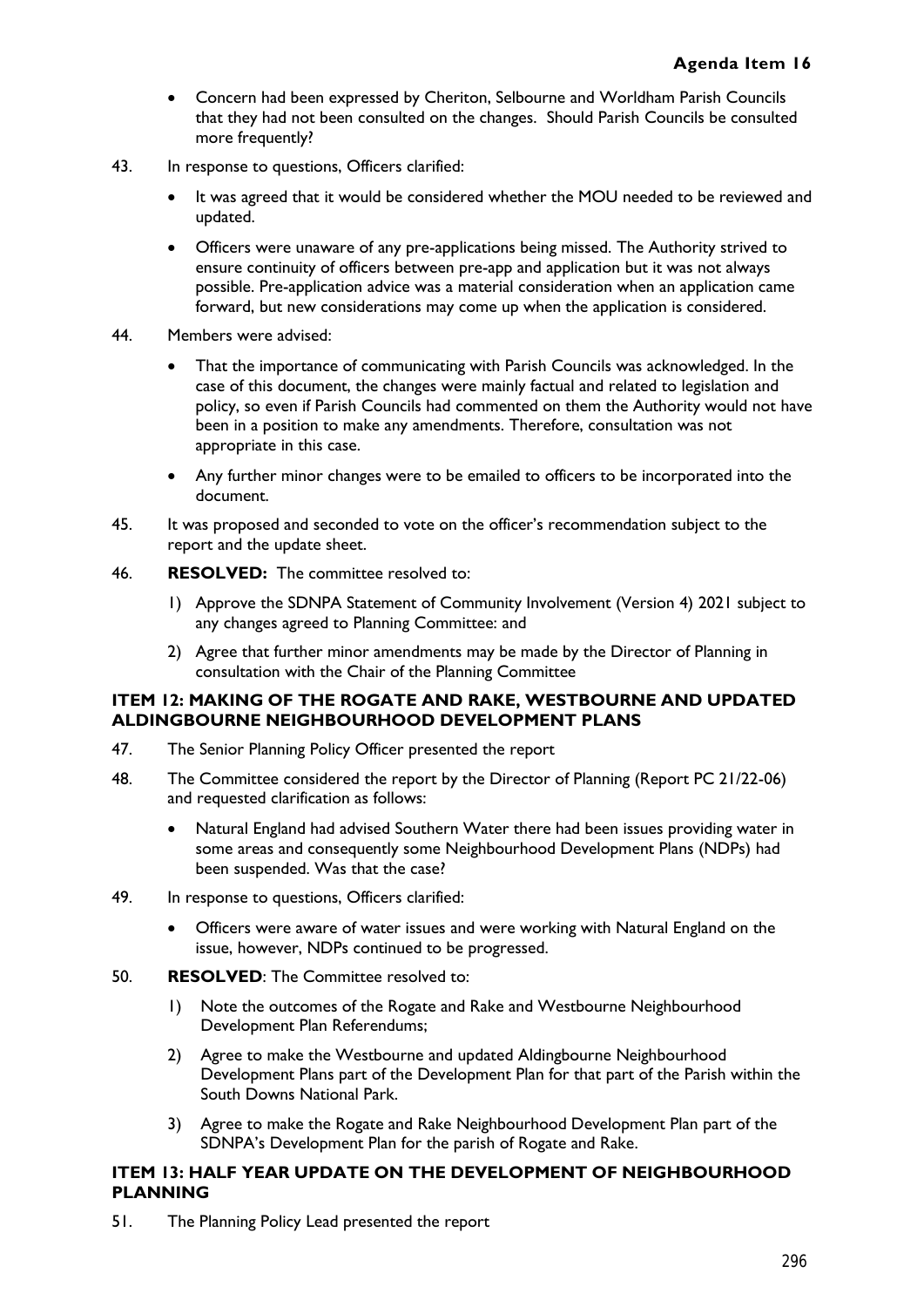- 52. The Committee considered the report by the Director of Planning (Report PC 21/22-07) and made the following comments:
	- Concern was expressed, following the Planning White Paper, on what the way forward was for Neighbourhood Planning.
	- The turn out for the Rogate referendum was disappointing with less than20% when other areas had 40%.
	- Page 358, Table 1 reported that Sheet and Singleton NDPs has been abandoned. Could this be clarified?
- 53. Members were advised:
	- The Planning White Paper had made a number of proposals related to Neighbourhood Planning, including a proposal for Neighbourhood Plans to focus only on design which was disappointing. The Government's intentions were expected to be made clearer later in 2021.
	- If a referendum vote was held on the same day as other elections then numbers were usually higher. Turnout can also be impacted by poor weather.
	- Sheet and Singleton were designated for Neighbourhood Planning but made the decision not to progress the development of their plans, hence why they were recorded as being abandoned.
- 54. **RESOLVED**: The committee resolved to note the progress to date on the preparation of Neighbourhood Development Plans across the National Park.
- 55. The Chair closed the meeting at 2.58pm.

# **CHAIR**

Signed:  $\Box$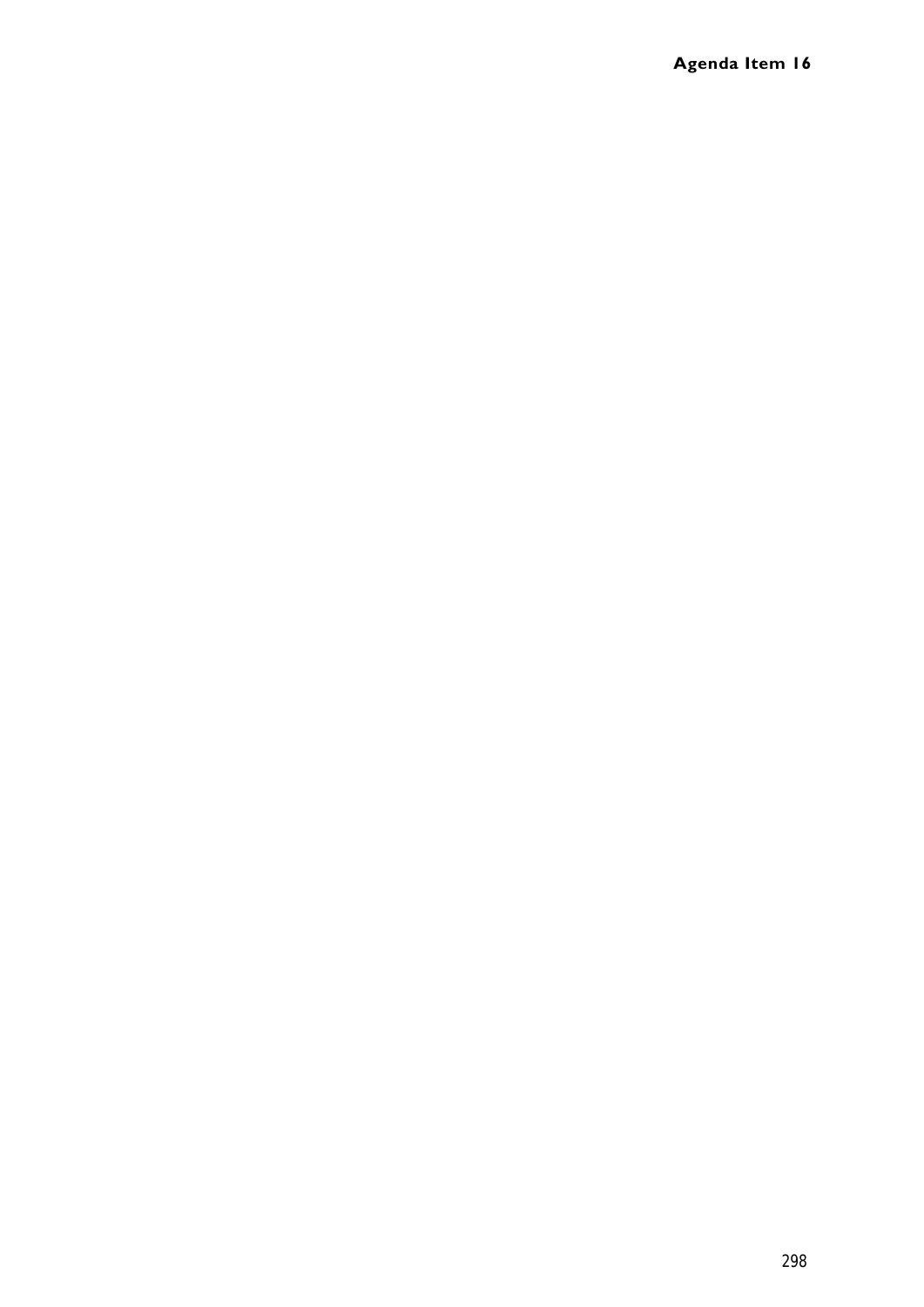### **SOUTH DOWNS NATIONAL PARK AUTHORITY**

### **PLANNING COMMITTEE**

- Held at: 10.00am on 9 September 2021 at The Memorial Hall, South Downs Centre.
- Present: Heather Baker (Chair), Barbara Holyome, Gary Marsh, Robert Mocatta, Andrew Shaxson, Thérèse Evans, Diana Van De Klugt and Richard Waring
- Officers: Tim Slaney (Director of Planning), Robert Ainslie (Development Manager), Mike Hughes (Major Planning Projects and Performance Manager), Lucy Howard (Planning Policy Manager), Rebecca Moutrey (Senior Solicitor), Richard Sandiford (Senior Governance Officer), and Sharon Libby (Governance Officer).

Also attended by: Graeme Felstead (Development Management), Stella New, (Senior Development Management Officer), Vicki Colwell (Principal Planning Officer), Kevin Wright (Planning Policy Officer), Kirsten Williamson (Planning Policy Lead), Chris Paterson (Planning Policy Lead), Jessica Riches (Planning Officer), and Kelly Porter (Major Projects Lead).

#### **OPENING REMARKS**

56. The Chair welcomed Members to the meeting and informed those present that SDNPA Members had a primary responsibility for ensuring that the Authority furthered the National Park Purposes and Duty. Members regarded themselves first and foremost as Members of the Authority, and would act in the best interests of the National Park as a whole, rather than as representatives of their appointing body or any interest groups.

### **ITEM 1: APOLOGIES FOR ABSENCE**

57. Apologies were received from Alun Alesbury and Janet Duncton.

#### **ITEM 2: DECLARATION OF INTERESTS**

- 58. Diana van der Klugt declared a public service interest in Agenda Item 9 as a Horsham District Councillor.
- 59. Robert Mocatta declared a public service interest in Agenda Item 7 as an East Hampshire District Councillor and a personal-non prejudicial interest as he was acquainted with one of the speakers, Councillor David Ashcroft.
- 60. Barbara Holyome declared a personal non-prejudicial interest in Agenda Item 7 as she was acquainted with one of the speakers, Councillor David Ashcroft.

# **ITEM 3: MINUTES OF PREVIOUS MEETING HELD ON 12 AUGUST 2021**

61. The minutes of the previous meeting held on 12 August 2021 were agreed as a correct record and signed by the Chair.

### **ITEM 4: MATTERS ARISING FROM PREVIOUS MINUTES**

62. There were none.

### **ITEM 5: UPDATES ON PREVIOUS COMMITTEE DECISIONS**

63. SDNP/19/03160/OUT – Lower Yard, Selborne Road, Newton Valence June 2020 was subject to a complex legal agreement which had now been agreed and the decision was issued on 20 August 2021.

#### **ITEM 6: URGENT ITEMS**

64. There were none.

#### **ITEM 7: SDNP/20/04118/FUL – QUEEN'S HOTEL SELBORNE**

65. The Case Officer presented the application, reminded Members of the report content and referred to the update sheet. Additionally the Case Officer advised the Committee that further comments had been received from the Sustainable Economy Officer with no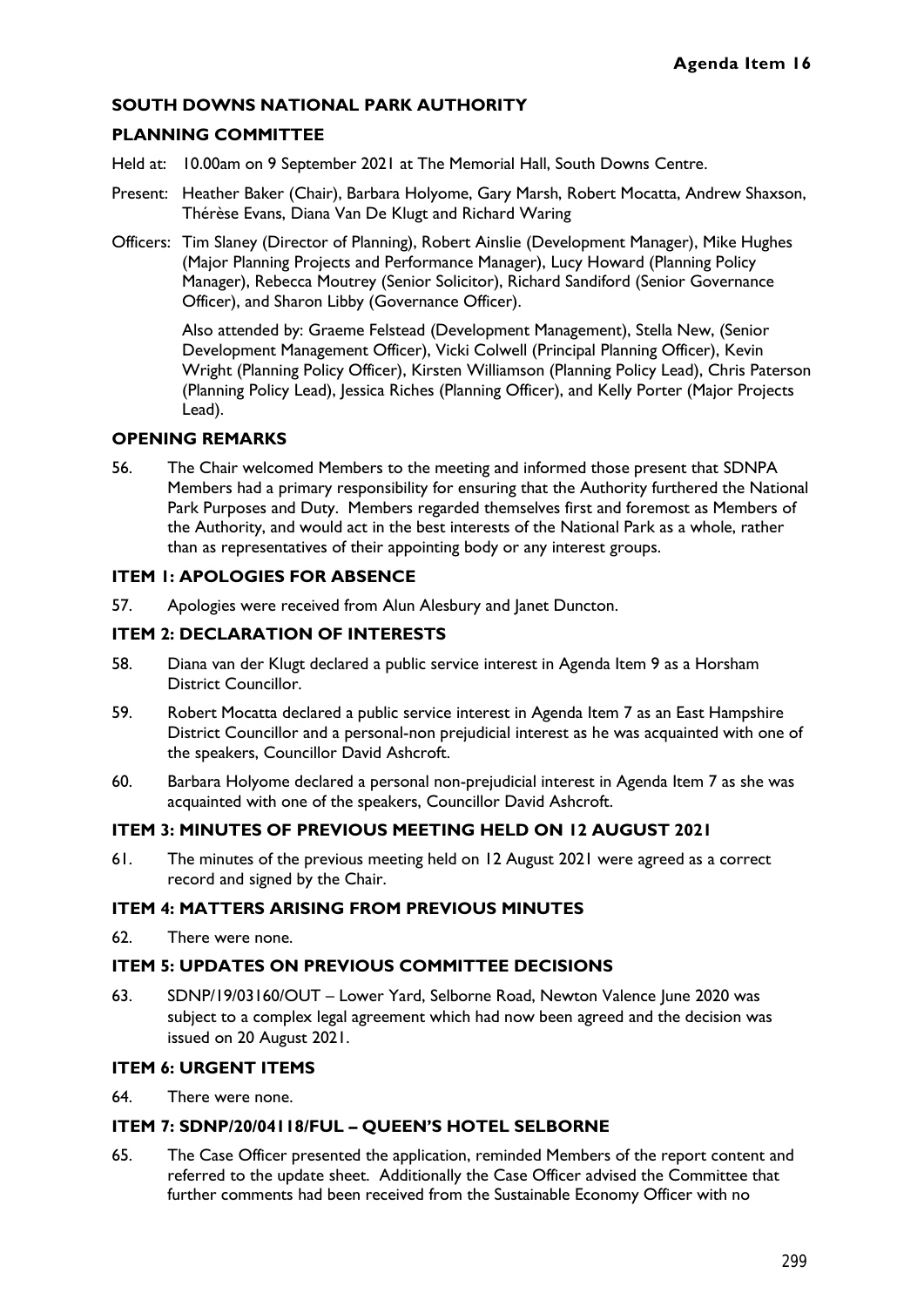objections, and from the Landscape Officer with a holding objection, but it was considered the objections could be overcome through conditions.

- 66. The following public speakers addressed the Committee:
	- Councillor Joanna Clay spoke against the application as a Selborne Parish Councillor.
	- Geraldine Dawson spoke against the application on behalf of Community Interest Group "Save the Queens".
	- Andrew Roberts spoke against the application representing himself.
	- Councillor David Ashcroft spoke in support of the application as an East Hampshire District Councillor for Binsted, Bentley & Selborne Ward.
	- Wendy Megeney spoke in support of the application representing herself.
	- Khalid Aziz spoke in support of the application on behalf of Gilbert Whites & Oates Collections.
- 67. The Committee considered the report by the Director of Planning (Report PC 21/22-08), the updates, and the public speaker comments, and requested clarification as follows:
	- The Update Sheet referred to a 99 year lease for the ground floor, with the option of a five year break, what would happen if Gilbert White Museum used the five year break option?
	- Could it be confirmed, in accordance with SD43(c) that prior local community engagement had taken place?
	- Was the link between the hospitality units and the museum supported by a condition?
	- A public speaker mentioned that this was an Asset of Community Value but had been previously refused recognition by East Hampshire District Council, could the detail be clarified?
	- Had a robust marketing campaign been conducted under SD43 2a?
	- Did the Committee have the authority to issue a Compulsory Purchase Order (CPO) as suggested by one of the speakers?
	- The recommendation stated that planning permission be granted subject to a Legal Agreement agreeing "The use of the Queens Hotel tied to the Gilbert White Museum and the Wider Community". How would this be tied to the wider community?
	- When the Field Study Centre was used for pupils, it was assumed that parking would be required for school transport, did the facility have sufficient parking space?
	- Was the tourist accommodation first come first served, or did the public have to wait to see if Gilbert Whites had a pending engagement?
- 68. In response to questions, Officers clarified:
	- The Business Plan referred to the five year break itself only, with no further detail. If the applicant exercised the five year break the legal agreement would have to be revisisted.
	- Engagement took place in the form of a leaflet drop with online updates and a facebook group with responses had been completed. These were considered prior to the application being submitted.
	- The detail surrounding the Asset of Community Value being refused was not known. However, it was confirmed that the Queens Hotel was not recognised by East Hampshire District Council as an Asset of Community Value.
	- A marketing campaign was not requested, nor conducted as the proposal was considered to satisfy policies SD23 & SD43 as officers considered there was no loss of, or an unacceptable impact upon community facilities given what was proposed was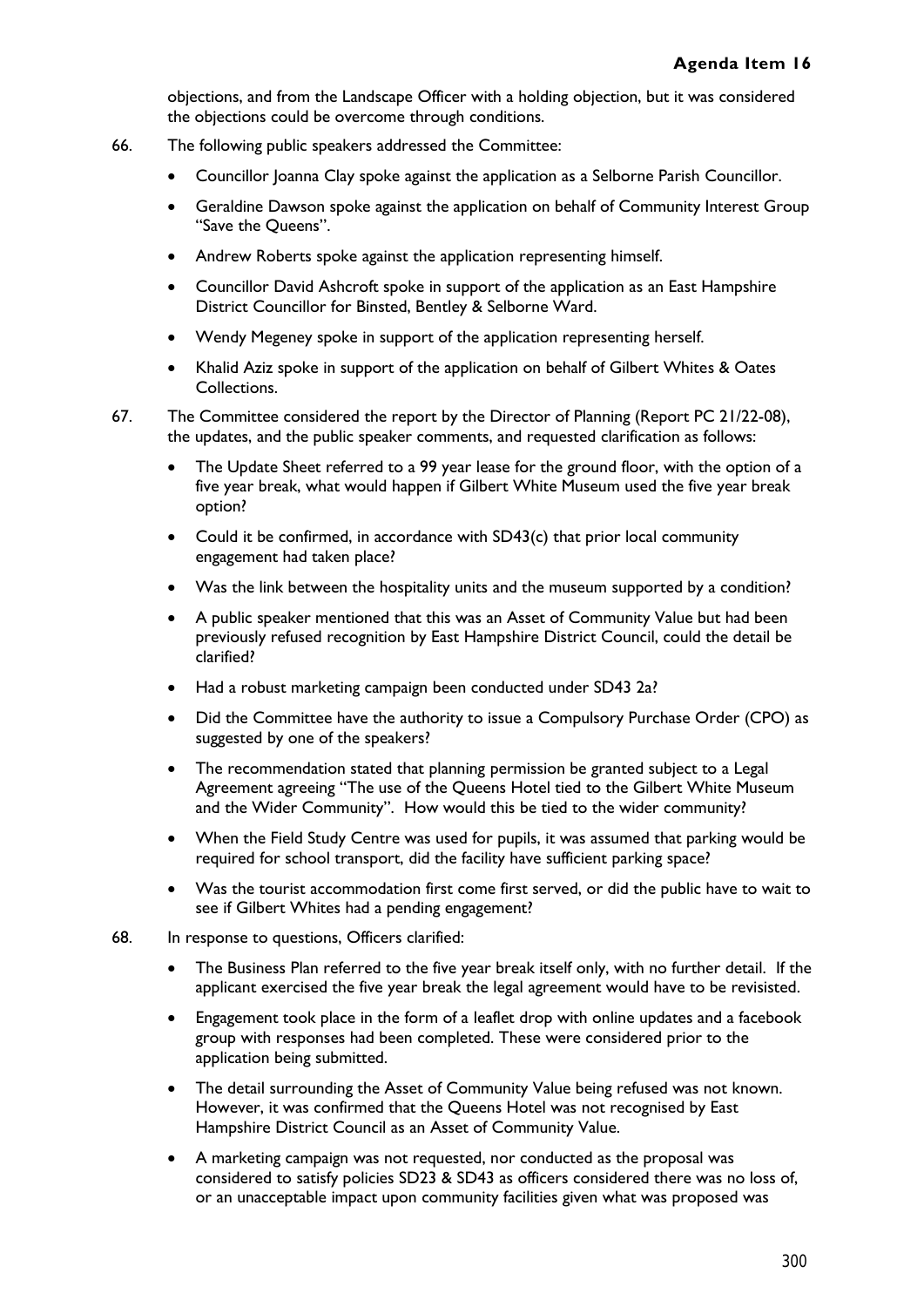considered to be of equivalent or better quality than that existing as commented on in paragraphs 7.5 and 7.6 of the report.

- The SDNPA did have the authority to issue a CPO, but it was not considered appropriate or likely to be successful in this case.
- The use of the Queens Hotel tied to the Gilbert White Museum and the Wider Community would be implemented via an S106 agreement which included a management plan. This would include details of operational hours and availability of the Field Study Centre and the TAP room.
- There were no suitable parking facilities on site for larger vehicles, however there was no objection from the Highways Authority. There was parking in the area, and potentially space for a drop off point in front of the newly refurbished building.
- For tourist accommodation availability, Gilbert Whites had priority, but would make vacant units available on cottages.com. It was confirmed that planning permission existed to Gilbert Whites for 25 social events annually, of which no more than 10 could have amplified music, which gave clarity to the approximate number of events that Gilbert Whites could host per year.
- 69. The Committee discussed and debated the application, making the following comments:
	- It was not felt that the replacement facilities were equivalent or better, than those offered when previously open as a hotel.
	- As the Queens Hotel was a historic coaching inn it was not felt this application conserved or enhanced the cultural history of the national park, and therefore did not meet the first purpose of the SDNP.
	- There was concern about the overdevelopment of the site, particularly around the development that would take place along Huckers Lane, the proposed removal of the existing hedge and its replacement with a smaller hedge or wall climbing plant, neither of which were considered appropriate.
	- The combination of the uses for the building for school children and the general public was considered to possibly be incompatible and may raise child protection issues.
	- The fact that the village hall, an already existing community facility, was only a few doors away seems not to have been considered. What effect would an additional room for hire have on the community, particularly as the Field Study Centre's hours of use would be restricted?
	- Although the development may work for Gilbert Whites Museum, it was felt that it may not work for the village of Selborne.
	- Concern was expressed that with the five year break agreement, the developer could change its purpose and bring forward a new proposal.
	- This did not seem like the right location for an educational facility given the risks of children by the busy road and no dedicated parking for school visits.
	- As the building was not considered an Asset of Community Value, if this application was declined there was no mechanism to make the developer return with a more suitable application.
	- Tying this proposal into the Gilbert Whites Museum made the proposal innovative including the enhanced education centre and the TAP room which encouraged workshops. With the enhancement of disabled access it was a good way of reviving an old public house. This was a good opportunity for both the local and wider community.
	- This approach seemed to be an appropriate, sustainable and the most viable use of this building which would work well for the community.
	- The development along Huckers Lane could be considered typical of a small lane in a village.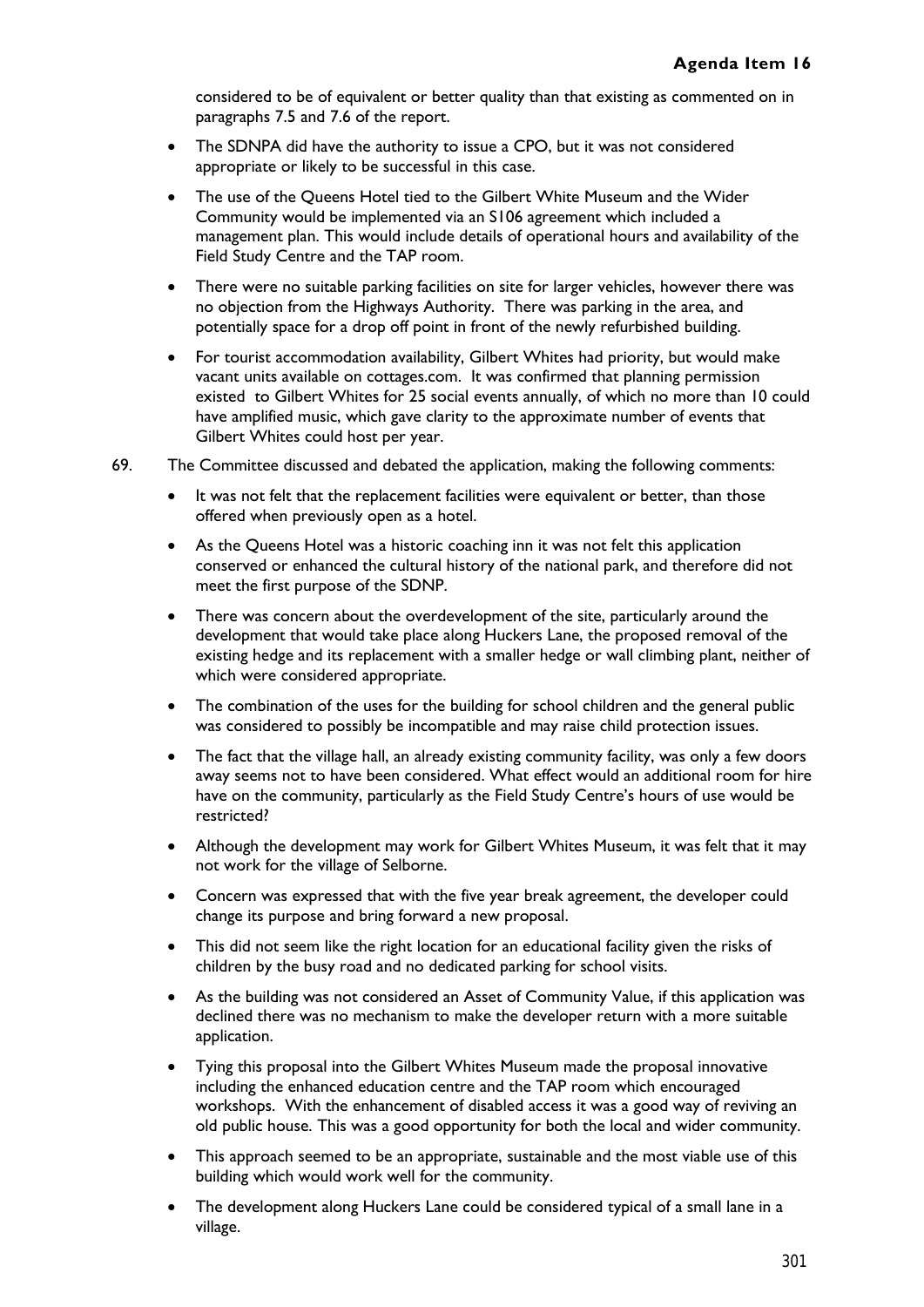- Although there was some desire to see the building returned to its previous use as a hotel it was considered very unlikely this would come forward.
- There were two main reasons to visit Selborne, one was the cycling and walking routes in the area, the other was Gilbert White and the excellent facilities put in place by the trust. This Committee had an obligation to encourage businesses such as these to be as viable as possible, which this application supported.
- It was appreciated the village was divided over this issue, however, the solution before the committee was appropriate and the village should support this to help both the building and village move forward.
- The engagement of the local community seemed to be limited; the postcard drop only asking for support and no public meeting being held. The significant amount of correspondence received against this application demonstrated that leaflet drops were not the answer to community engagement. It should be reconsidered whether this application had the support of the local community or not.
- Whether this development was in line with Policy SD43 was a judgement call and some Members felt it did satisfy the policy.
- Could the developer be made to return the building to its original state, both externally and internally?
- 70. Members were further advised:
	- The Authority only had the power to request a developer restore a building if it was a listed building and certain inappropriate actions had taken place. If a site became extremely unsightly a S215 discontinuance notice could be used, but that was only external works in the interests of public amenity.
- 71. It was proposed and seconded to vote on the officer's recommendation.
- 72. The recommendation was not resolved.
- 73. It was proposed and seconded that planning permission be refused for the following reasons with the final form of words delegated to the Director of Planning in consultation with the Chair of Planning Committee:
	- 1. The proposals would amount to an overdevelopment of the site, notably to Huckers Lane, and would therefore have an unacceptable impact on the landscape character of the area and the Conservation Area.
	- 2. It had not been demonstrated that the proposed alternative community facilities to be provided were of an equivalent or better quality to those lost and the proposal was therefore contrary to Policy SD43 of the South Downs Local Plan.
- 74. **RESOLVED:** That planning permission be refused for the following reasons:
	- It had not been demonstrated that the proposed alternative community facilities to be provided were of an equivalent or better quality to those lost and the proposal was therefore contrary to Policy SD43 of the South Downs Local Plan; and,
	- 2. The proposals would amount to an overdevelopment of the site, notably to Huckers Lane, and would therefore have been an unacceptable impact on the landscape character of the area and the Conservation Area.

The final form of words delegated to the Director of Planning in consultation with the Chair of the Planning Committee.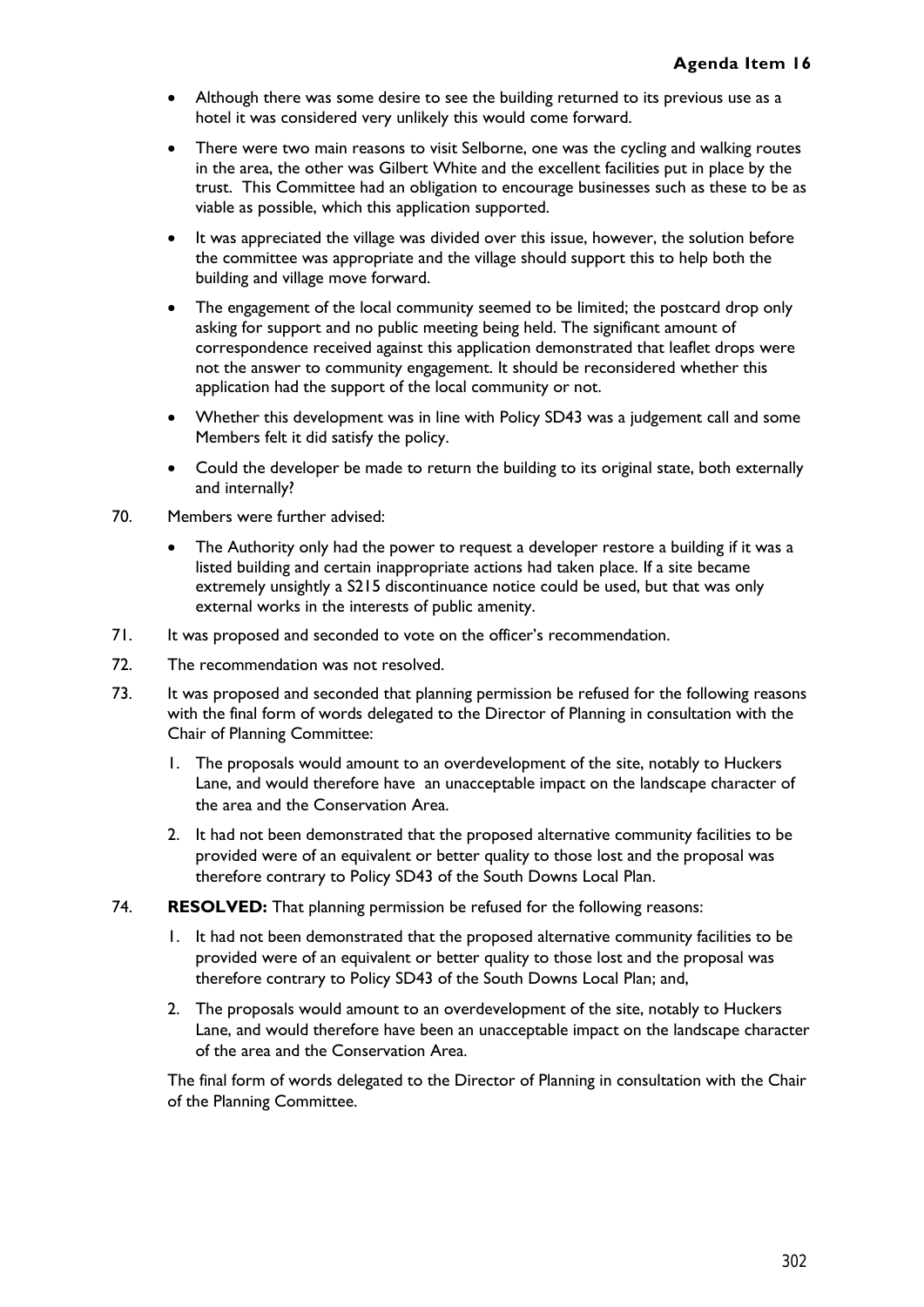### **ITEM 8: SDNP/20/04766/CND – KING EDWARD VII ESTATE**

- 75. The Case Officer presented the application, reminded Members of the report content, and referred to the update sheet. The officer drew Members attention to a response received from South East Water who highlighted the significant response from local residents with regards to water supply, which had been occurring for a number of years.
- 76. The following public speakers addressed the Committee:
	- Simon Vernon-Harcourt spoke in support of the application on behalf of the applicant.
- 77. The Committee considered the report by the Director of Planning (Report PC 21/22-09), the updates and the public speaker comments, and requested clarification as follows:
	- Was there a plan to install Swift boxes or bricks for bats into the blocks?
	- There was a draining issue where lawns which did not have enough soil depth were damaged, had this been resolved.
	- Had the gymnasium been reduced in size and was this for the one block or the whole site?
	- Was it correct that 51 gas boilers were being installed?
	- Was the underground parking being reduced?
	- Were the measured historic walkways impacted by the development?
- 78. In response to questions, Officers clarified:
	- Whilst swift boxes were not covered in the ecology statement, this was discussed with the applicant who confirmed this could be considered.
	- The application was reviewed by a draining engineer who raised no objection. One resident had a concern over the drainage and the existing garden area and this was being discussed further with residents.
	- The gymnasium was comparable with that previously provided for residents of the estate and that was still the case.
	- The boilers used in the units was out of the remit of this application.
	- There was no reduction in parking allocation.
	- The historical measured walks were not impacted by this application.
- 79. The Committee discussed and debated the application, making the following comments:
	- It was acknowledged that the new layout presented an excellent solution, taking it away from the chapel.
	- A great improvement was shown in the woodland area and the dormers along with the improved view in between the buildings.
- 80. It was proposed and seconded to vote on the officer's recommendation subject to the inclusion of an amended ecology condition requiring swift boxes.
- 81. **RESOLVED:** That planning permission be granted subject to:
	- 1. A deed of variation to the substantive Section 106 Agreement being completed to incorporate the application details and subject to the conditions set out in Paragraph 10.1 of this report subject to the inclusion of an amended ecology condition requiring the provision of swift boxes.

### **ITEM 9: SDNP/20/00627/OUT – Lodge Hill Education Centre**

82. The Case Officer presented the application, reminded Members of the report content and referred to the update sheet. The Case Officer additionally advised the Committee that a further letter of objection had been received with regards to the access at Waltham Park Road and the timing of this meeting as they were unable to attend.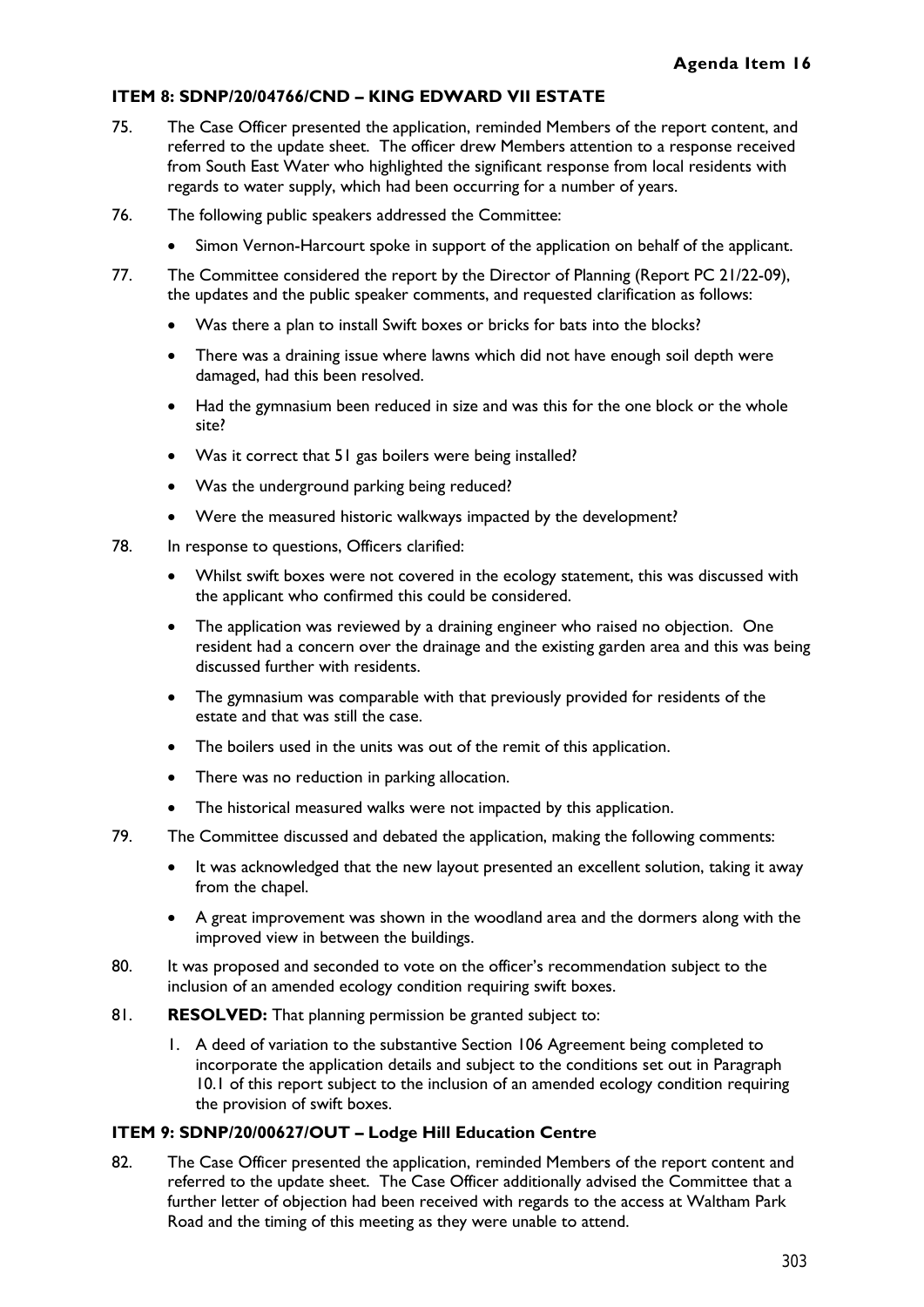- 83. The following public speakers addressed the Committee:
	- Matthew Wykes, spoke in support of the application on behalf of Lodge Hill Trust
	- Lisa May, spoke in support of the application on behalf of Lodge Hill Trust
	- Peter Cleveland, spoke in support of the application on behalf of the applicant
- 84. The Committee considered the report by the Director of Planning (Report PC 21/22-10), the updates and the public speaker comments, and requested clarification as follows:
	- Was there no ancient woodland within the site?
	- At the time of allocated site SD64 being considered as part of the Local Plan, was this site also considered and rejected or was the site not put forward?
	- How many trees would be cut down for the development?
	- Under Key Matters (third bullet within the report) it referred to capital funds for Lodge Hill, with an anticipated amount of £700,000. Was that the entire income of the site, or had overage or other payments already been taken from this figure?
	- The application stated this was for up to five houses, how was this decision reached?
	- How was the Landscape Led objection on page 56, paragraph 4.9 of the report addressed?
	- Would the submitted Landscape and Ecological Management Plan (LEMP) be approved or was there a condition to secure it?
- 85. In response to questions, Officers clarified:
	- It was confirmed that there was no ancient woodland within the site.
	- This site was not put forward at the time of the Strategic Housing Land Availability Assessment (SHLAA). However, it was put forward at the time of the Local Plan examination along with a number of other omission sites. As the inspector had no issue with any of the allocated sites none of the omission sites were considered.
	- Approximately 25 trees would be removed (Category A x1, Category B x 18, Category  $C \times 5$ , Category U  $\times$  1). Replacement trees, of an equivalent if not more, would be planted around the site buffers and within the wider site.
	- It was confirmed that the figure of £700,000 of capital funds from the land sale was an estimate, prior to any overage or payments being deducted.
	- The application originally proposed 16 dwellings, which was considered to be an overdevelopment. The site's capacity for development was unknown at this stage, however officers considered it suitable for up to five dwellings and capable of meeting SD4.
	- The in-principle landscape objection related to the pattern of settlement, south of the A29, which this site did not follow. There were also concerns with regard to the loss of a section of the bank due to the widening of access and the impact on Waltham Park Road. However, the trees in this location were of a lower category and non-native species and considered on balance not to be contrary to SD21.
	- An amended LEMP would be secured by Condition 21.
- 86. The Committee discussed and debated the application, making the following comments:
	- Whilst Lodge Hill was an incredible facility and a worthy charity, it was not the only one within the park, and approving this application could set a precedent for similar 'enabling' residential development.
	- The entrance on Waltham Chase Road would significantly change a very rural secluded lane.
	- The application was contrary to the local plan because it was outside of the settlement boundary. There was also a key objection from the Landscape Officer.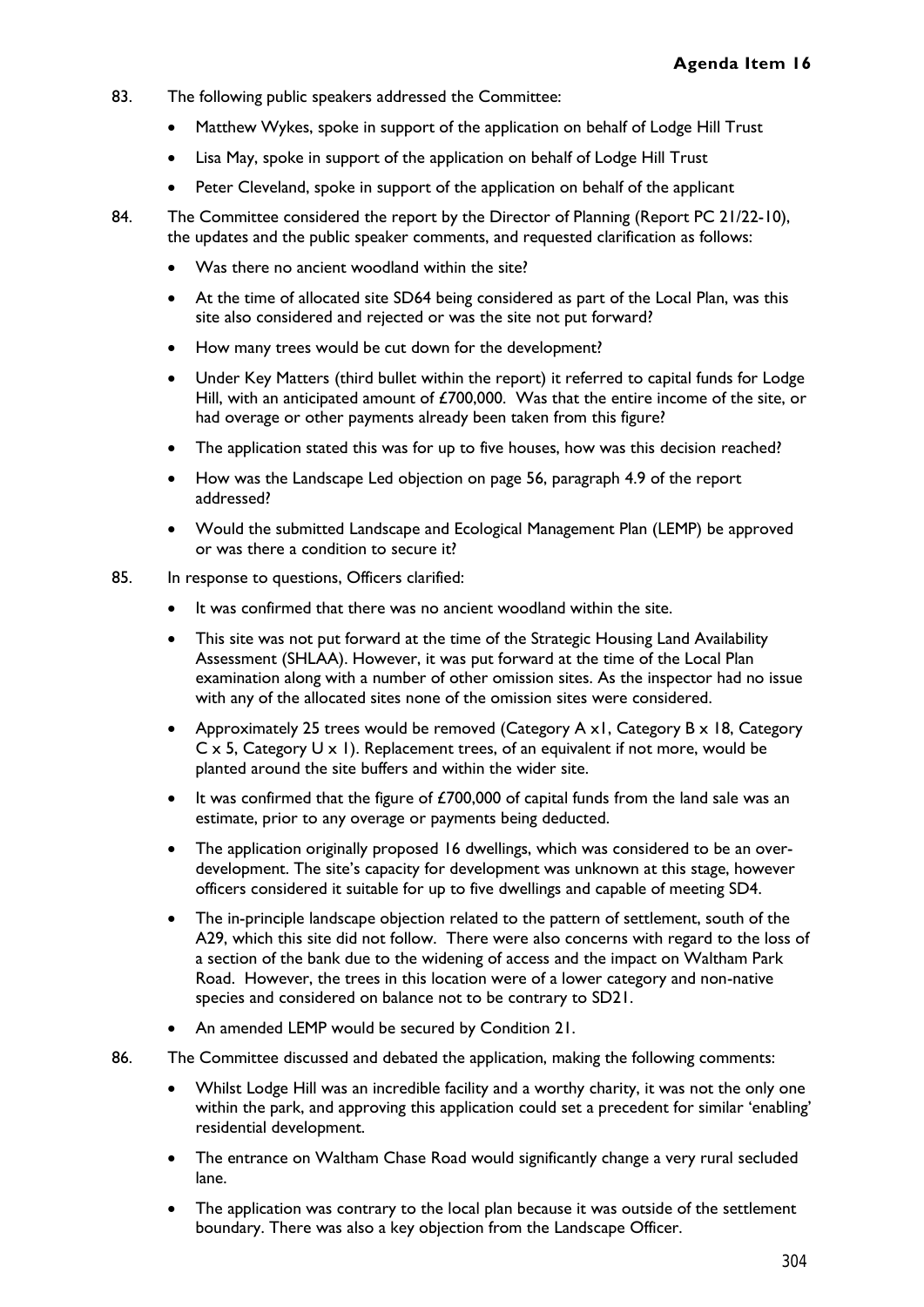- There were concerns due to there being no footpath available on Waltham Park Road and it was not possible to create one. Additionally, the proposed houses would produce light pollution.
- The tenuous benefits did not outweigh the shortcomings of the development in terms of planning policy compliance and harm to the landscape and bio diversity.
- The landscape objections and SD25 were of concern. One side was urban and the other was semi-rural and this application led to a more urban feel.
- The replacement of any tree loss was welcomed. Although the trees were of poor quality the disturbance to the ground flora and soil should also be taken into account.
- The woodland area above Waltham Park Road was sparsely developed and the introduction of five dwellings potentially changed the nature of the wider environment. However, it was acknowledged that a balanced approach was needed as this was an exceptional charity.
- This was only an outline planning application, to agree access and the request to build up to five houses. Full details of the proposal would be brought back to the committee via a reserved matters application.
- This application was an exception and as stated in paragraph 4.12, page 56 of the report *"…. Reduced quantum of development may achieve the necessary balance of SD1 (4) that would enable the continued operation of Lodge Hill*". The Committee should support initiatives like this, as Lodge Hill is an extremely unique environment.
- The access was already in place and the Highways Authority did not object.
- The impact upon the landscape was limited and the proposal was capable of conserving the landscape.
- The final quantum would be considered once negotiations regarding the overage had been concluded, albeit officers understood Members concerns over the maximum number suggested.
- 87. It was proposed and seconded to vote on the officer's recommendation, subject to an amended recommendation to increase the length of time for the completion or sufficient progress of the legal agreement from six to twelve months, with the final form of the legal agreement delegated to the Director of Planning..
- 88. **RESOLVED:** That planning permission be granted subject to:
	- 1. The conditions set out in paragraph 10.1 of the report and a legal agreement to secure proceeds from the sale of the land for essential maintenance works to the Centre, the final form to be delegated to the Director of Planning
	- 2. That authority be delegated to the Director of Planning to refuse the application with appropriate reasons if the legal agreement is not completed or sufficient progress not made within twelve months of the Planning Committee meeting of 9 September 2021.
- 89. Gary Marsh and Robert Mocatta left the meeting at 13.45

## **ITEM 10: RAMPION 2 RESPONSE TO RAMPION EXTENSION DEVELOPMENT LTD'S SECTION 42 STATUTORY CONSULTATION ON THE RAMPION 2 OFFSHORE WIND FARM**

- 90. The Officer reminded Members of the report content and referred to the update sheet. The Officer also updated Members on a further email received from Dr Ross of Protect Coastal England which reiterated previous comments that Rampion 2 was not required to meet the government's offshore wind energy generation requirements.
- 91. The following public speakers addressed the Committee:
	- Vaughan Weighill spoke in support of the Rampion extension on behalf of RWE Renewables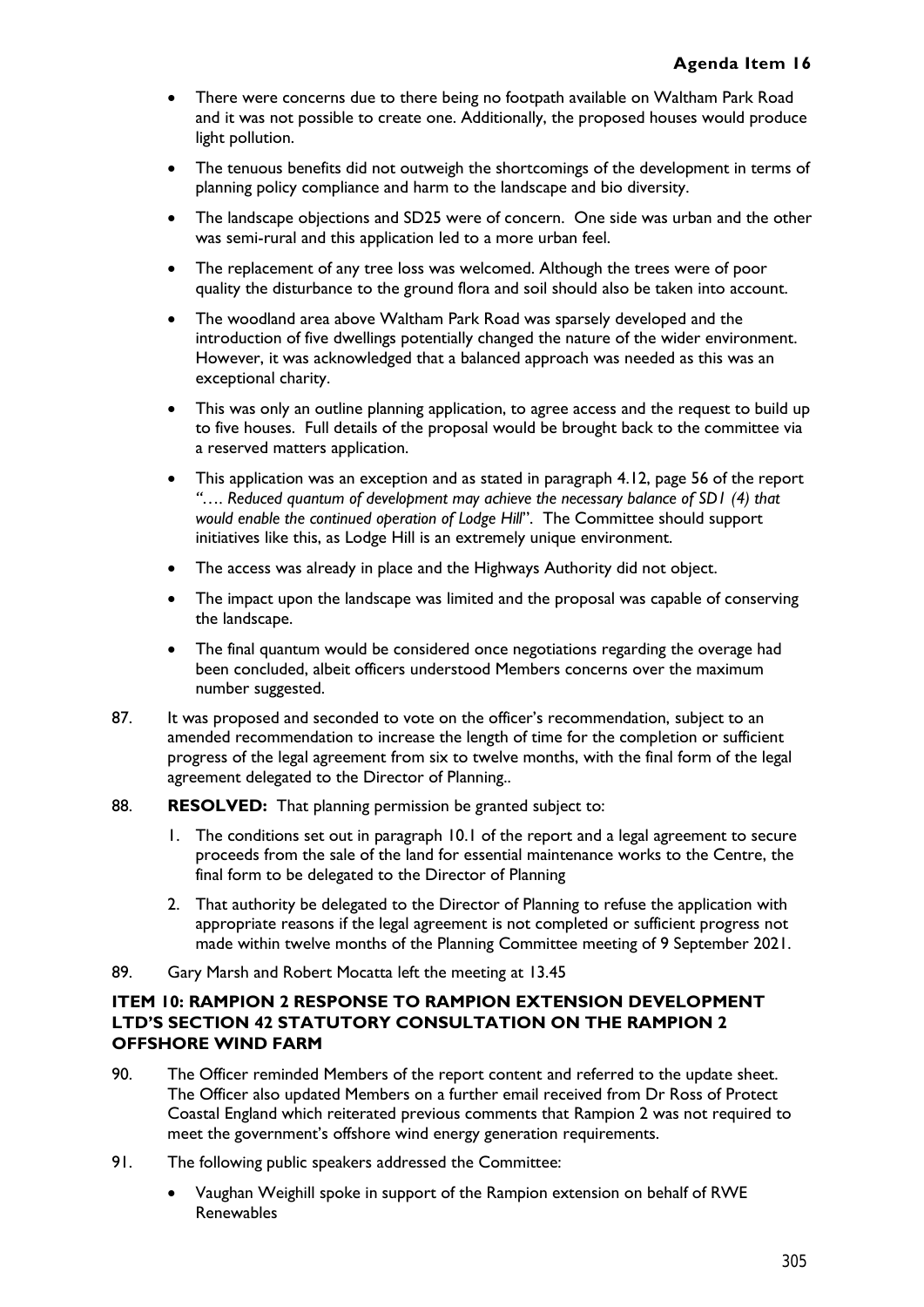- 92. The Committee considered the report by the Director of Planning (Report PC 21/22-11), the update sheet and the public speaker comments, and requested clarification as follows:
	- Was there a 10 year period for works to be made good with Rampion 1, the same as was proposed for Rampion 2?
	- Why was Rampion 2 close to the shore?
	- Was the red line area onshore (i.e. the cable corridor) always a 50m wide construction zone, or would the construction line need to be extended to allow for haulage access and storage, etc.?
	- The life cycle was 25 years, when the cable was replaced would the cable be re-laid?
	- Could the cabling be upgraded via conduits, or would it have to be dug up?
- 93. In response to questions, Officers clarified:
	- There was a 10 year monitoring period that started in 2020 for Rampion 1.
	- The Crown Estate issued the licences for wind farms and this was one of those areas which went through a licensing round and permission was granted for Rampion 2 to continue to the next stage (i.e. seeking a development consent order). It was also close to the shore due to the shipping lanes in the English Channel.
	- There were locations along the cable corridor where it was wider for techniques proposed to navigate the cable through the area. Construction compounds were also additional to the 50m wide zone. Although there were a couple of areas where it was slimmed down to 30m so storage areas could go beyond the corridor but not the red line boundary of the scheme.
	- Re-laying of a cable after 25 years was dependent on the evolution of technology. If turbines were replaced the cables may require upgrading.
	- It was not known how cables would be upgraded.
- 94. The Committee discussed and debated the application, making the following comments.
	- By concentrating on the visual impact of the cable route, rather than other details, the Authority may be too concerned about one area and missing others which may be of greater concern.
	- Frustration was expressed that Rampion 1 was not future-proofed to account for additional cabling that may be required.
	- The response was not strong enough in highlighting the negotiations that had already taken place and that the SDNP had not been afforded its status or value as a protected landscape and that insufficient regard was being given to the national park purposes. The facts presented had not been given sufficient attention.
	- The response was overly diplomatic in places.
	- The application proposal should present more alternatives than those currently given.
	- Some of the questions posed in the response needed some context around them to ensure they were not lost.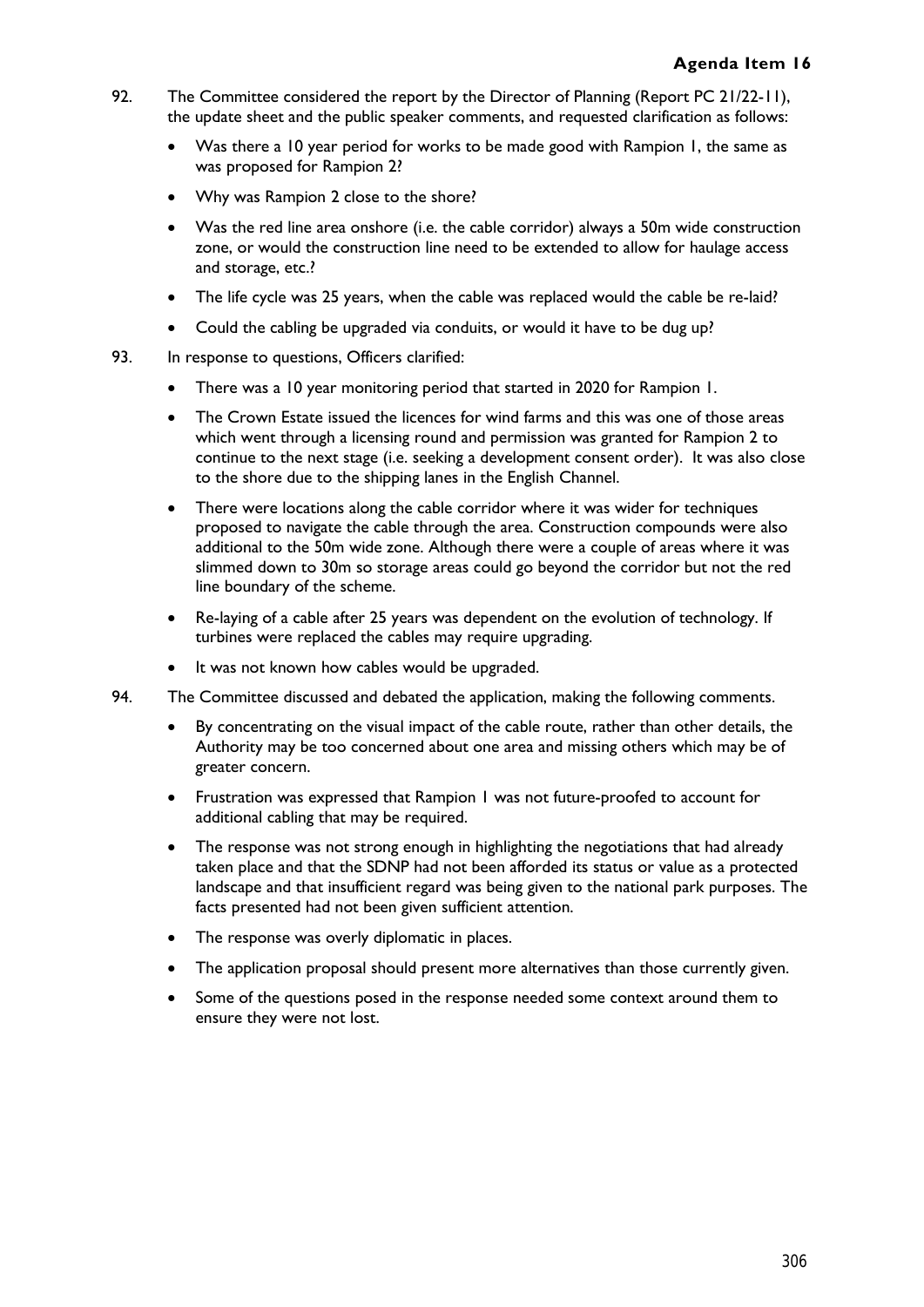- 95. Members were further advised:
	- The visibility of the cable route also identified impacts on ground conditions which affected land and crop management.
	- Future-proofing of Rampion 1 had previously been raised; it seemed that future proofing was only employed where it suited the company.
- 96. It was proposed and seconded to vote on the officer's recommendation, with the final form of words delegated to the Director of Planning in consultation with the Chair of the Planning Committee to amend the response in accordance with the comments of the committee resulting in a strengthened objection.
- 97. **RESOLVED:** The committee considered and provided comments on the contents of the draft response to be provided by the Chief Executive of the Authority as part of the Section 42 Statutory. The final form of words to be delegated to the Director of Planning in consultation with the Chair of the Planning Committee to amend the response in accordance with the comments of the committee.

### **ITEM 11: EAST SUSSEX, SOUTH DOWNS AND BRIGHTON & HOVE WASTE AND MINERALS LOCAL PLAN REVIEW**

- 98. The Officer presented the report and referred to the update sheet.
- 99. The Committee considered the report by the Director of Planning (Report PC 21/22-12) and requested clarification as follows:
	- Were Novington sandpit and Stantons Farm one and the same, which although being inactive had a 250,000 ton reserve?
	- Was it for convenience that the SDNPA had separate East Sussex and West Sussex Minerals Plans which the SDNPA have fed into, to or was it through legal necessity that it was handled this way? Because of this was a situation arising because of this where the SDNPA was approving new soft sand sites in West Sussex despite there being soft sand reserves remaining in another?
	- How was planning effectively undertaken when confidential figures were not seen?
	- Why did it take four years to complete the review of aggregate policies started in 2017, which was to be followed by a five year plan to be completed in 2023?
- 100. In response to questions members clarified
	- Novington sandpit and Stantons Farm were the same facility. It was for the operator to bring the site forward if they chose to.
	- Officers did look at the issue of minerals movement across the three counties and nationally, informed by a 4 year survey, which unfortunately was delayed for a year. That information was taken into account when the SDNPA planned, as required by the NPPF, for a steady and adequate supply of minerals. The SDNPA was required to consider minerals movements and could not control movements in and out of boundaries.These matters were also considered at a regional level at the South East Aggregate Working Party.
	- Officers did have sight of the confidential figures when undertaking minerals planning. Future reports would be amended to make this clear.
	- The delay in the review was due to significant discussions related to a large site in an SPA RAMSAR designated area where the operator was keen to continue the provision of aggregates and whether than was appropriate. The 2017 plan only addressed a few specific issues and there would be a need to consider all policies in the current plans under the five year review required by regulation and national policy. This was likely to take place in 2022/2023.
- 101. It was proposed and seconded to vote on the officer's recommendation.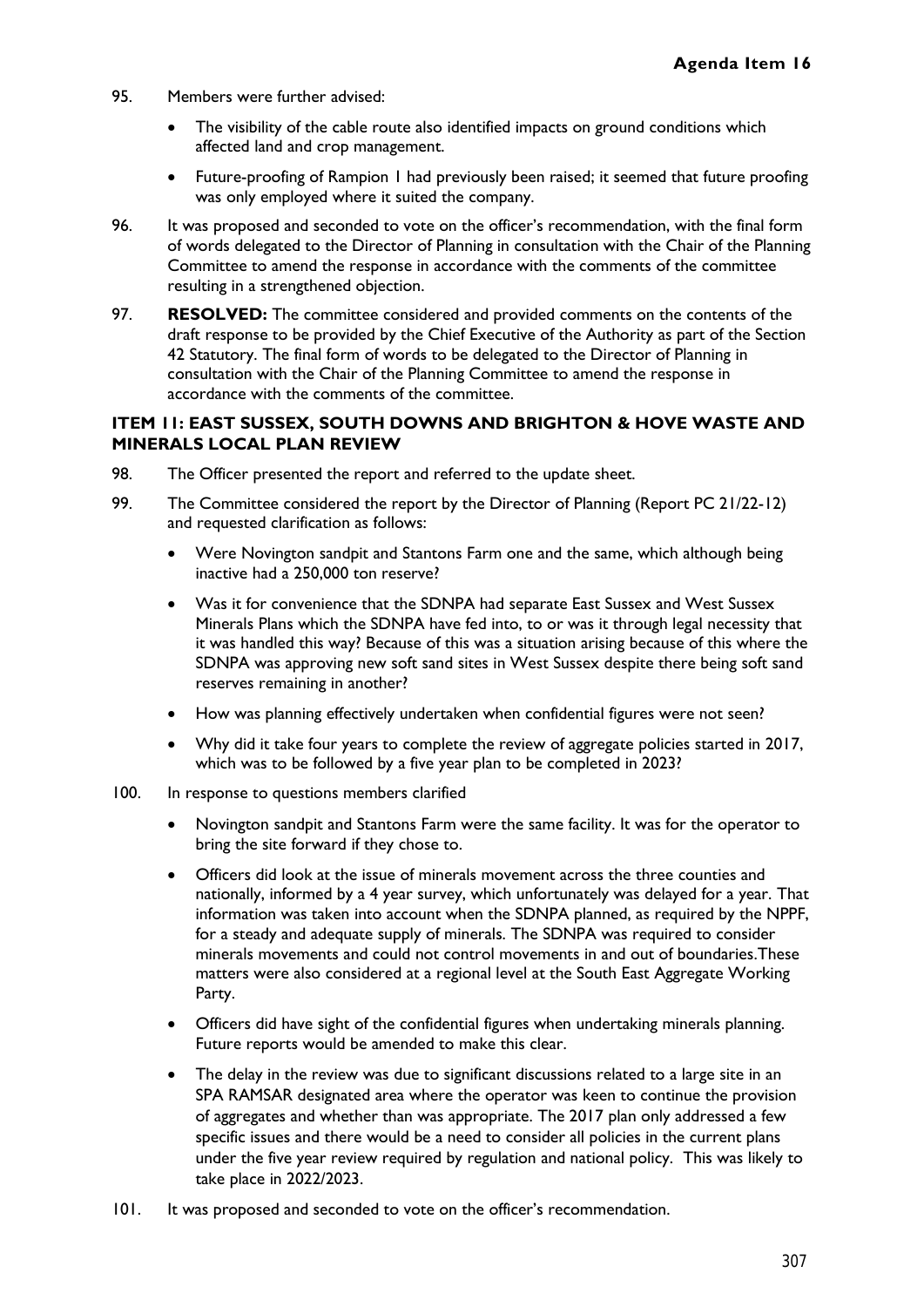- 102. **RESOLVED:** The Committee recommended that the National Park Authority:
	- 1. Approve the consultation draft of the East Sussex, South Downs and Brighton & Hove Waste and Minerals Local Plan Review, as detailed in Appendix 1 (a) of this report, for Regulation 19 Consultation in autumn/winter 2021 subject to any comments made by the Planning Committee being addressed, and subject to any minor changes that arise prior to the start of the Regulation 19 publication being agreed by the Director of Planning in consultation with East Sussex County Council and Brighton & Hove City Council
	- 2. Note the main issues arising from Sustainability Appraisal (SA) and the Habitat Regulation Assessment Screening document (HRA) as detailed in Appendices 2 and 3.
	- 3. Delegate authority to the Director of Planning in consultation with the Chair of the Authority, East Sussex County Council and Brighton & Hove City Council, to make any minor changes arising from the consultation and then submit the Waste and Minerals Local Plan Review to the Secretary of State under regulation 22 of the Town and Country Planning (Local Planning) (England) Regulations 2012 for examination.
	- 4. Note that if major changes are required to the East Sussex, South Downs and Brighton & Hove Waste and Minerals Local Plan Review that a further public consultation and decision by the Authority may be required**.**

### **ITEM 12: PROPOSED LOCAL CONNECTION TEST FOR APPLICANTS TO THE SELF-BUILD AND CUSTOM HOUSEBUILDING REGISTER**

- 103. The Officer presented the report and referred to the Update Sheet.
- 104. The Committee considered the report by the Director of Planning (Report PC 21/22-13) and requested clarification as follows:
	- The Authority had a duty, not an obligation for sufficient plots. What defined "Local Connection"?
	- How would this be managed within the local plan?
	- How did the plots become available and did the builder still have to get planning permission? What happened if sufficient plots were not made available within the three year base period?
	- Was there a clear set of criteria that defined self-build so it was not left open to dispute?
	- Was there a right of appeal for ones excluded from the register, and who would the right of appeal be to?
	- Concern was expressed that Grandparents were included within the self-build register, as that was a separate generation and not immediate family? If the aim was to restrict the number of self-build home that could be built, then removing grandparents would restrict it further. This may also bring it into line with criteria for affordable housing.
	- What would happen, if after consultation, it was requested that Uncles and Aunts were to be included in the register?
- 105. In response to questions, Officers clarified:
	- A local connection was defined as a parish wholly or partly in the SDNP.
	- The register showed people that had an interest in building their own home and provided evidence of the demand. By being entered on the self-build register there was no guarantee of receiving a plot when one became available. Planning permission for building a dwelling was required for those persons entered on the self-build register.
	- The government had not specified what would happen, if anything, if the demand was not met.
	- The definition and criteria of self-build was set out in the Self-Build and Custom Housing Act.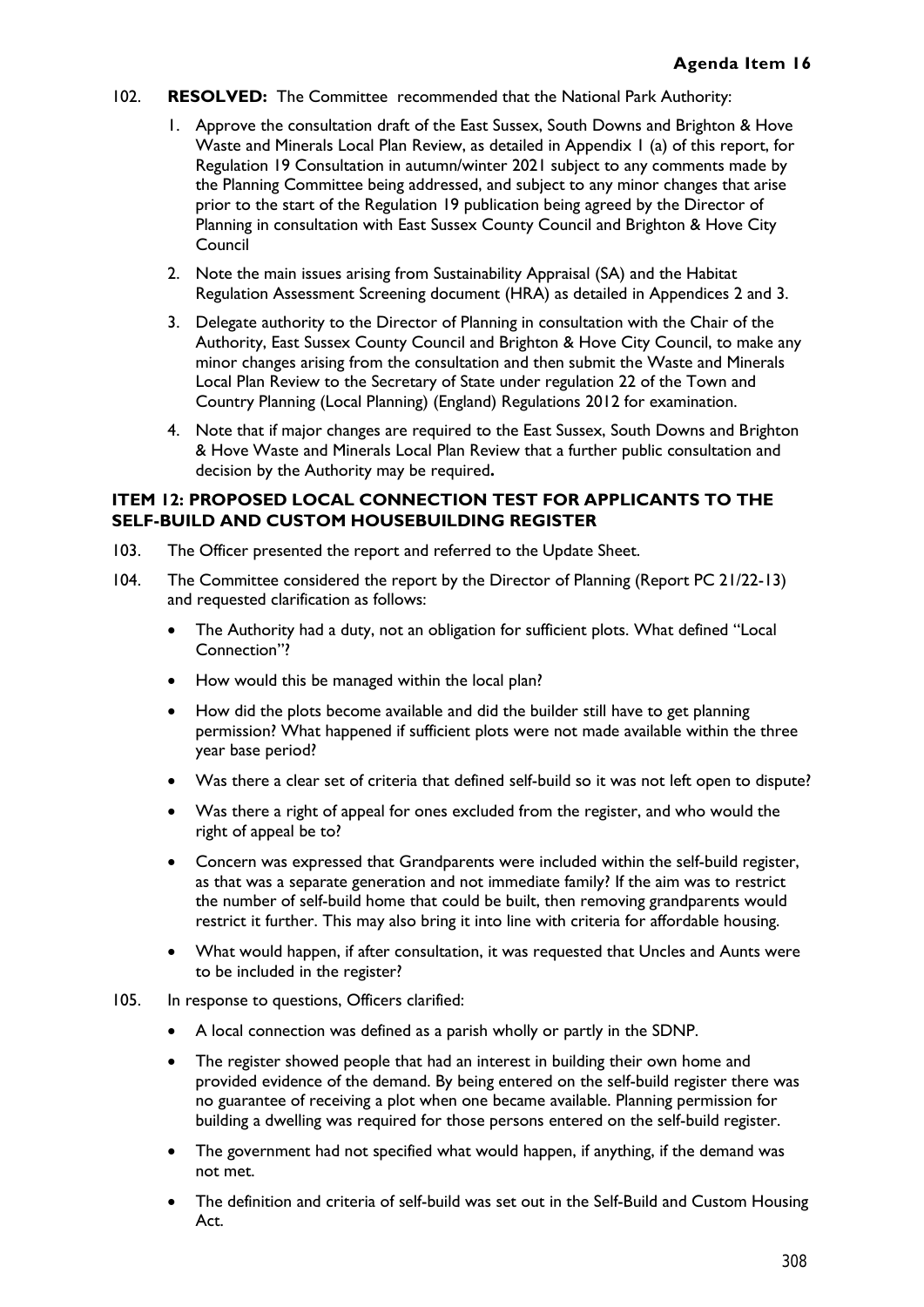- The right of appeal needed to be clarified further, but it was expected it would be submitted via the SDNPA.
- Grandparents were included within the scope by the SDNP, but this could be reviewed.
- If, as a result of public consultation, it was requested for example, Uncles and Aunts to be included in the local connection test criteria, the Director of Planning under delegated authority would decide whether to include, for this or other minor matters. If major matters arose from the public consultation, these issues would be brought before the Planning Committee for a decision on how to proceed with the proposed local connection test.
- 106. It was proposed, seconded and agreed to amend the recommendation to:
	- **1.** Remove Grandparents from the local connection test so it was in line with affordable housing criteria.
	- **2.** Implement an appeals process for any persons failing the local connection test and therefore excluded from Part 1 of the self-build register.
- 107. It was proposed and seconded to vote on the amended recommendation.
- 108. **RESOLVED**: The Committee resolved to:
	- 1. Approve the draft local connection test to the Self and Custom Housebuilding Register for public consultation (Appendix I) subject to the following amendments:
		- Remove Grandparents from the local connection test so it was in line with affordable housing criteria.
		- Implement an appeals process for any persons failing the local connection test and therefore excluded from Part 1 of the self-build register.
	- 2. That the authority be delegated to the Director of Planning, in consultation with the Planning Committee Chair, to make further minor changes to the local connection test prior to public consultation.
	- 3. That authority be delegated to the Director of Planning, in consultation with the Chair of the Planning Committee to consider the response from the public consultation, and subject to there being no major matters arising implement the local connection test.

### **ITEM 13: ADOPTION OF HAMBLEDON VILLAGE DESIGN STATEMENT AS A SUPPLEMENTARY PLANNING DOCUMENT**

- 109. The Officer presented the report
- 110. The following public speakers addressed the Committee:
	- Doctor John Thornton spoke in support of Hambledon Parish Council.
- 111. The Committee considered the report by the Director of Planning (Report PC 21/22-14) and made the following comments:
	- Village Design Statements (VDS) and Neighbourhood Development Plans added incredible value in recording what made these places unique to the SDNP. Had officers experienced a local awareness that went beyond the planning system?
	- Did a "How to Guide" exist for other parishes? If a Parish published their own VDS and did not consult SDNPA, would it still carry weight in the determination of planning applications?
	- What was the difference in the status of a VDS if it was adopted only by the parish as opposed to by the SDNPA as well?